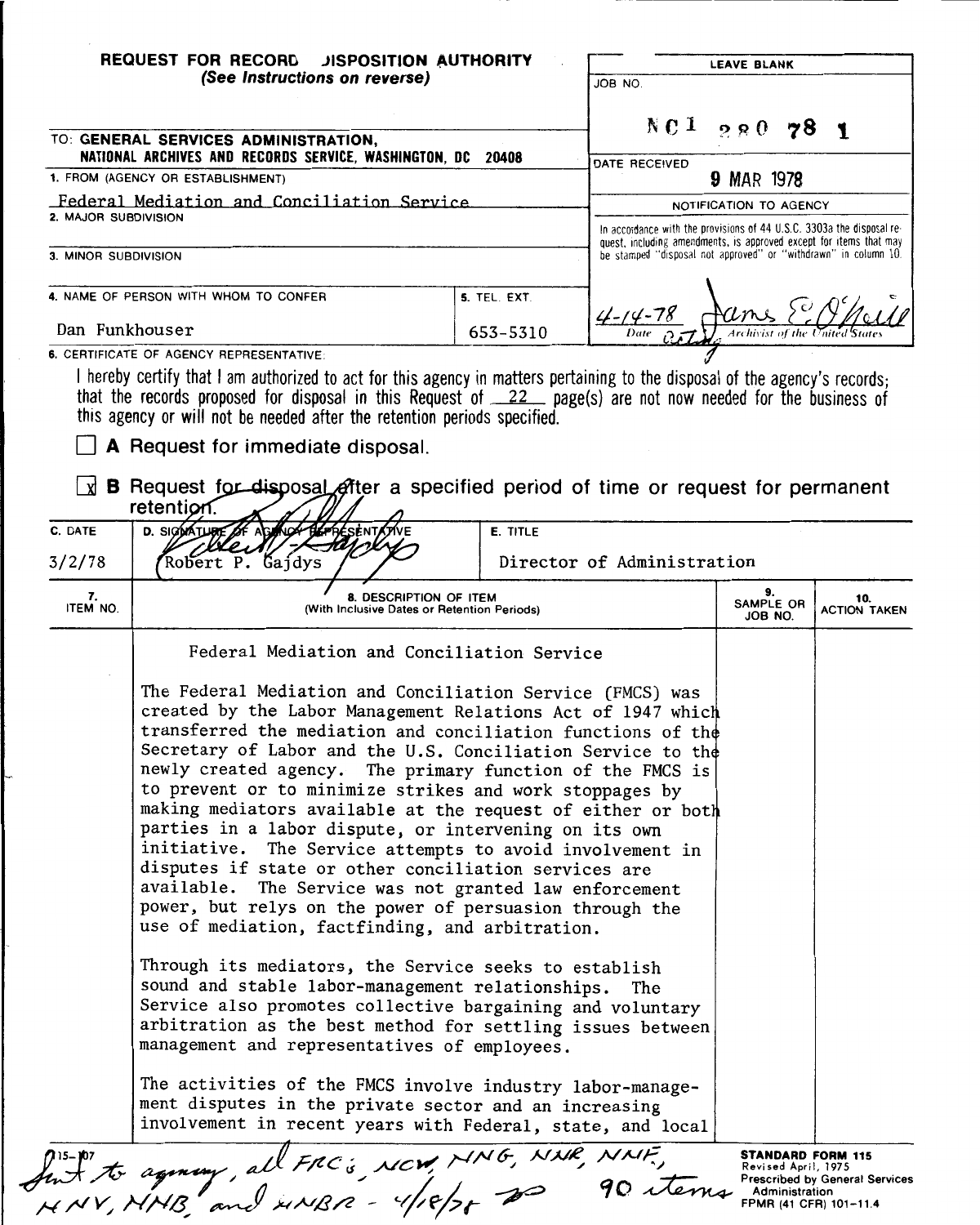|                | JOB NO.<br><b>Request for Records Disposition Authority-Continuation</b>                                                                                                                                                                                                                                                                                                                                                                                                                                        |  |                                     | PAGE OF<br>$2$ of 22                                  |
|----------------|-----------------------------------------------------------------------------------------------------------------------------------------------------------------------------------------------------------------------------------------------------------------------------------------------------------------------------------------------------------------------------------------------------------------------------------------------------------------------------------------------------------------|--|-------------------------------------|-------------------------------------------------------|
| 7.<br>ITEM NO. | 8. DESCRIPTION OF ITEM<br>(With Inclusive Dates or Retention Periods)                                                                                                                                                                                                                                                                                                                                                                                                                                           |  | 9.<br>SAMPLE OR<br>JOB NO.          | 10.<br><b>ACTION TAKEN</b>                            |
|                | governments and their employees in the public sector<br>including the Federal sector. In addition, the 1974<br>amendment to the National Labor Relations Act established<br>new procedures for bargaining involving disputes between<br>health care institutions and their employees, and extended<br>coverage to employees of private nonprofit health care<br>institutions which were previously exempted.                                                                                                    |  |                                     |                                                       |
|                | The dispute mediation, technical assistance, and mediator<br>training functions of the FMCS are carried out in large<br>part by the eighty field offices, under the supervision<br>of eight regional directors who are also responsible for<br>maintaining regional public and press relations.                                                                                                                                                                                                                 |  |                                     |                                                       |
|                | This schedule covers all records currently created by the<br>FMCS other than those covered by the General Records<br>Schedules.                                                                                                                                                                                                                                                                                                                                                                                 |  |                                     |                                                       |
|                | This schedule will supersede all schedules previously<br>approved for the records of the Federal Mediation and<br>Conciliation Service.                                                                                                                                                                                                                                                                                                                                                                         |  |                                     |                                                       |
|                | The records described in this schedule are arranged under<br>the following headings:                                                                                                                                                                                                                                                                                                                                                                                                                            |  |                                     |                                                       |
|                | Records of the Office of the Director<br>Records Relating to Advisory Committees<br>FMCS Research Records<br>Records of the Office of the General Counsel<br>Records of the Office of Information<br>Records of the Office of Professional Development<br>Records of the Office of Arbitration Services<br>Records of the Office of Mediation Services<br>Records of the Office of Administration (other than those<br>covered by the General Records Schedules)<br>Dispute Case Files (Headquarters and Field) |  |                                     |                                                       |
|                | Field Office Records (other than dispute case files)<br>Records Common to Most Offices                                                                                                                                                                                                                                                                                                                                                                                                                          |  |                                     |                                                       |
|                |                                                                                                                                                                                                                                                                                                                                                                                                                                                                                                                 |  |                                     |                                                       |
| 115-203        | Four copies, including original, to be submitted to the National Archives                                                                                                                                                                                                                                                                                                                                                                                                                                       |  | Revised July 1974<br>Administration | STANDARD FORM 115-A<br>Prescribed by General Services |

I

 $\sim$ 

 $\overline{\phantom{a}}$ 

. . . . .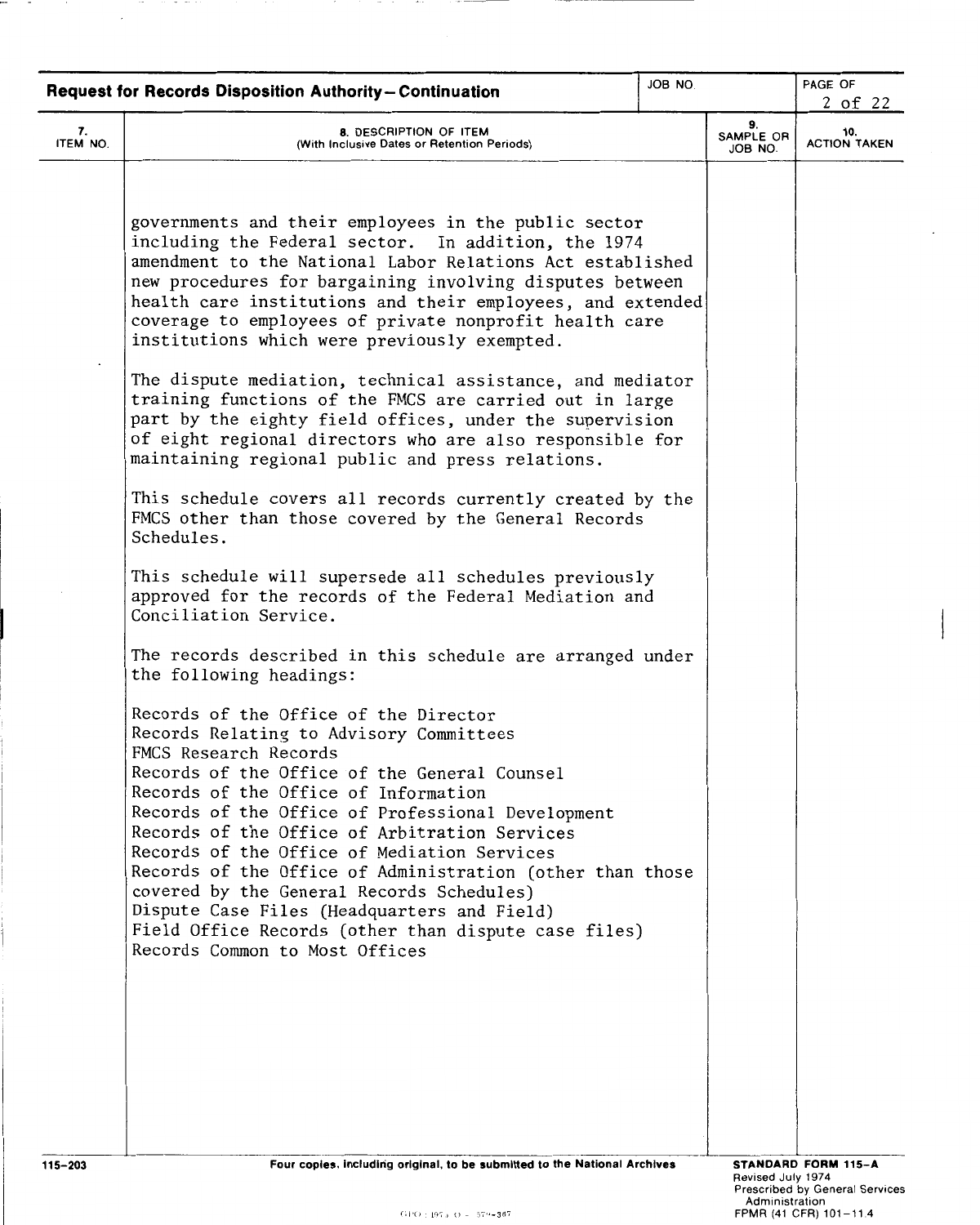|                | JOB NO.<br><b>Request for Records Disposition Authority-Continuation</b>                                                                                                                                                                                                                                            |  |                            | PAGE OF<br>3 of 22         |
|----------------|---------------------------------------------------------------------------------------------------------------------------------------------------------------------------------------------------------------------------------------------------------------------------------------------------------------------|--|----------------------------|----------------------------|
| 7.<br>ITEM NO. | 8. DESCRIPTION OF ITEM<br>(With Inclusive Dates or Retention Periods)                                                                                                                                                                                                                                               |  | 9.<br>SAMPLE OR<br>JOB NO. | 10.<br><b>ACTION TAKEN</b> |
|                |                                                                                                                                                                                                                                                                                                                     |  |                            |                            |
|                | Records of the Office of the Director                                                                                                                                                                                                                                                                               |  |                            |                            |
|                | The Director and the Deputy Director of FMCS have the<br>general responsibility for the administration of the<br>FMCS and setting the policy under which the mission will<br>be carried out. They act as the liaison with the White<br>House, and direct and participate in the mediation of all<br>major disputes. |  |                            |                            |
| 1.             | Subject Files.                                                                                                                                                                                                                                                                                                      |  |                            |                            |
|                | Correspondence, memoranda, directives, reports, and<br>а.<br>other records relating to the major functions, programs,<br>and policies of the Service, liaison with the White House<br>and relations with other Federal agencies and state<br>governments. Arranged alphabetically by subject.                       |  |                            |                            |
|                | PERMANENT. Break file every three years. Retain in<br>office for an additional 2 years, then transfer to<br>Federal Records Center. Offer to National Archives 15<br>years after file cutoff. This file currently accumulates<br>at less than 2 cubic feet per year.                                                |  |                            |                            |
|                | Correspondence, memoranda, reports, publications,<br>b.<br>bulletins, and other records relating to routine<br>internal administrative matters.                                                                                                                                                                     |  |                            |                            |
|                | Destroy when 3 years old.                                                                                                                                                                                                                                                                                           |  |                            |                            |
| 2.             | Reading File.                                                                                                                                                                                                                                                                                                       |  |                            |                            |
|                | Blue carbon copy of outgoing correspondence circulated<br>weekly to heads of offices and other top officials in the<br>Service. Filed chronologically.                                                                                                                                                              |  |                            |                            |
|                | Destroy when 3 months old.                                                                                                                                                                                                                                                                                          |  |                            |                            |
| 3.             | Status Reports of Cases.                                                                                                                                                                                                                                                                                            |  |                            |                            |
|                | Reference copies of the statistical reports of case<br>intake and disposition submitted by field offices. The<br>Office of Mediation Services receives the record copy.                                                                                                                                             |  |                            |                            |
|                | Destroy when superseded or no longer needed.                                                                                                                                                                                                                                                                        |  |                            |                            |
|                |                                                                                                                                                                                                                                                                                                                     |  |                            |                            |
|                |                                                                                                                                                                                                                                                                                                                     |  |                            |                            |

í.

Revised July 1974 Prescribed by General Services Administration FPMR (41 CFR) 101-11.4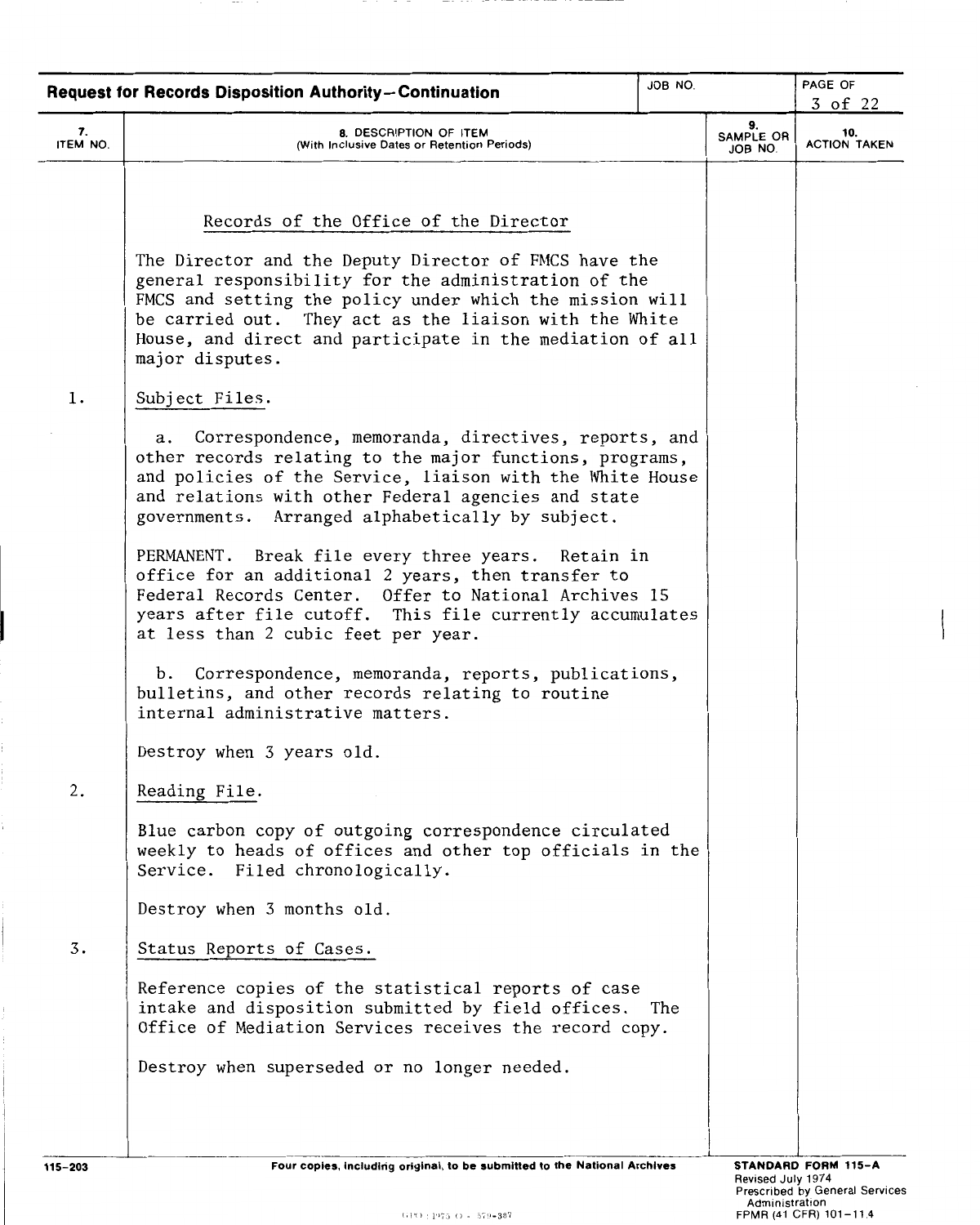|                | JOB NO.<br><b>Request for Records Disposition Authority-Continuation</b>                                                                                                                                                                                                                                    |  |                            | PAGE OF<br>$4$ of 22       |
|----------------|-------------------------------------------------------------------------------------------------------------------------------------------------------------------------------------------------------------------------------------------------------------------------------------------------------------|--|----------------------------|----------------------------|
| 7.<br>ITEM NO. | 8. DESCRIPTION OF ITEM<br>(With Inclusive Dates or Retention Periods)                                                                                                                                                                                                                                       |  | 9.<br>SAMPLE OR<br>JOB NO. | 10.<br><b>ACTION TAKEN</b> |
| 4.             | Biographies.                                                                                                                                                                                                                                                                                                |  |                            |                            |
|                | Biographies of key personnel including mediators,<br>regional directors, and HQ office directors, maintained<br>in binders.<br>Included for each is a photograph and<br>personal data including the individual's experience,<br>education, and other qualifications.                                        |  |                            |                            |
|                | Destroy when no longer needed.                                                                                                                                                                                                                                                                              |  |                            |                            |
|                | Records Relating to Advisory Committees                                                                                                                                                                                                                                                                     |  |                            |                            |
| 5.             | Advisory Committee Records.                                                                                                                                                                                                                                                                                 |  |                            |                            |
|                | Correspondence, memoranda, copies of Executive<br>а.<br>Orders, agenda, copies of Federal Register notice of<br>meetings, work papers, drafts, and other records<br>relating to the establishment of the committee<br>(including the charter), budget, membership, and justi-<br>fication for continuation. |  |                            |                            |
|                | Arranged chronologically.                                                                                                                                                                                                                                                                                   |  |                            |                            |
|                | Work papers, drafts, notices of meetings and<br>(1)<br>any other material of transitory value.                                                                                                                                                                                                              |  |                            |                            |
|                | Screen periodically and destroy.                                                                                                                                                                                                                                                                            |  |                            |                            |
|                | (2)<br>Charter, justifications and any other records<br>relating to the establishment or continuation of<br>committee.                                                                                                                                                                                      |  |                            |                            |
|                | PERMANENT. Offer to National Archives 5 years after<br>discontinuance of the committee. Negligible annual<br>volume.                                                                                                                                                                                        |  |                            |                            |
|                | Minutes of meetings. Record copy of bound<br>b.<br>transcripts of meetings.                                                                                                                                                                                                                                 |  |                            |                            |
|                | Arranged chronologically. Less than 1 cubic foot per<br>year for each committee.                                                                                                                                                                                                                            |  |                            |                            |
|                | PERMANENT. Offer to National Archives when 25 years old.                                                                                                                                                                                                                                                    |  |                            |                            |
|                |                                                                                                                                                                                                                                                                                                             |  |                            |                            |
|                |                                                                                                                                                                                                                                                                                                             |  |                            |                            |

 $\ddot{\phantom{a}}$ 

⊥

 $\frac{1}{2}$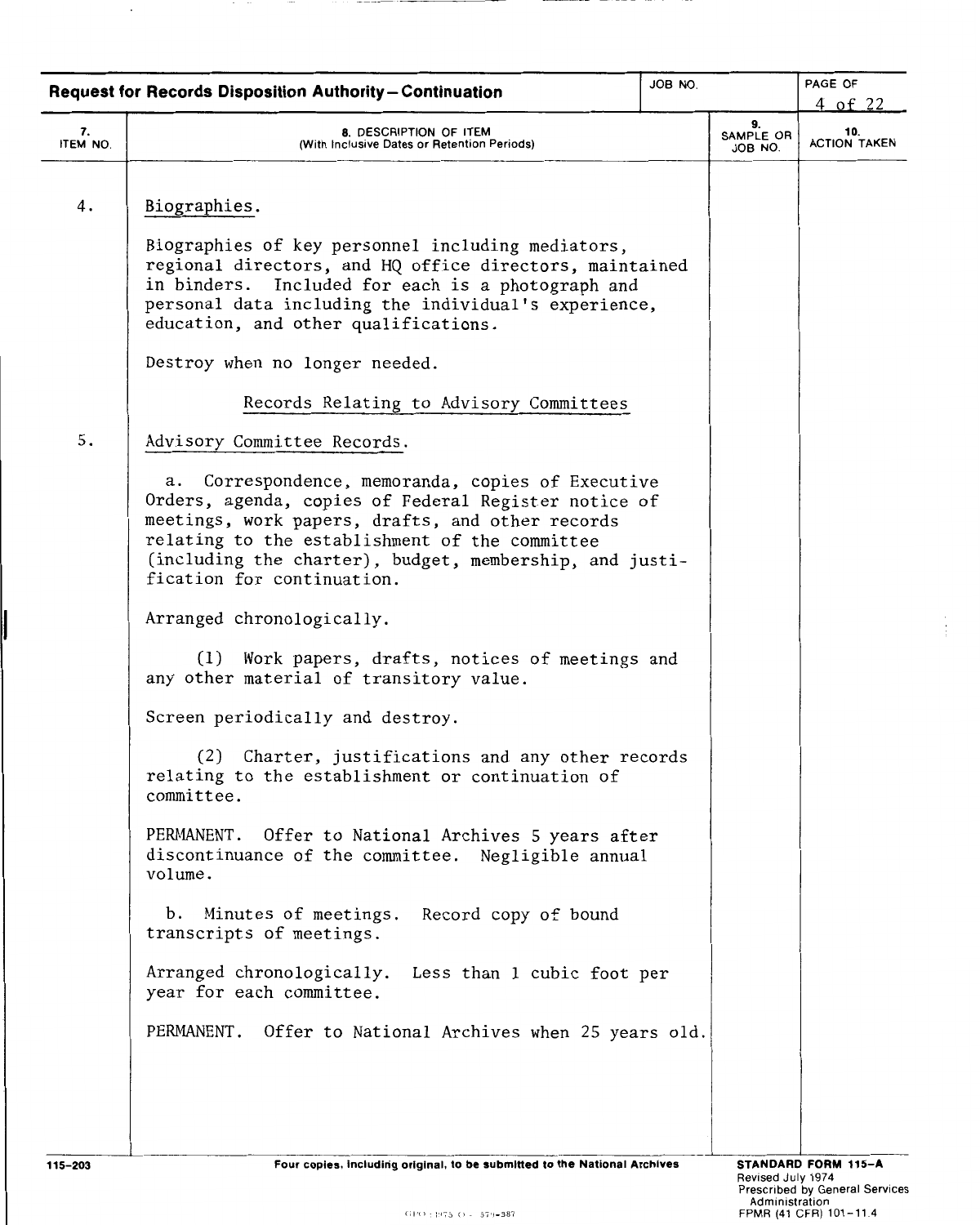|                | JOB NO<br><b>Request for Records Disposition Authority-Continuation</b>                                                                                                                                                                                                                                                                                                                                                                                                                                                                                                                                                                                                                                                                                                                                                                |  |                            | PAGE OF<br>5 of 22         |
|----------------|----------------------------------------------------------------------------------------------------------------------------------------------------------------------------------------------------------------------------------------------------------------------------------------------------------------------------------------------------------------------------------------------------------------------------------------------------------------------------------------------------------------------------------------------------------------------------------------------------------------------------------------------------------------------------------------------------------------------------------------------------------------------------------------------------------------------------------------|--|----------------------------|----------------------------|
| 7.<br>ITEM NO. | 8. DESCRIPTION OF ITEM<br>(With Inclusive Dates or Retention Periods)                                                                                                                                                                                                                                                                                                                                                                                                                                                                                                                                                                                                                                                                                                                                                                  |  | 9.<br>SAMPLE OR<br>JOB NO. | 10.<br><b>ACTION TAKEN</b> |
|                | FMCS Research Records                                                                                                                                                                                                                                                                                                                                                                                                                                                                                                                                                                                                                                                                                                                                                                                                                  |  |                            |                            |
|                | The FMCS research function currently rests in the<br>Office of the Director. The responsibilities of this<br>function are to conduct research and analysis of<br>problems relating to mediation and arbitration.                                                                                                                                                                                                                                                                                                                                                                                                                                                                                                                                                                                                                       |  |                            |                            |
| 6.             | Research Studies.                                                                                                                                                                                                                                                                                                                                                                                                                                                                                                                                                                                                                                                                                                                                                                                                                      |  |                            |                            |
|                | Record copy of printed or published studies or<br>а.<br>articles, or final draft copy if not printed, of any $F^{m}$ .<br>original research performed by OTSV researchers in the<br>area of dispute prevention, health care bargaining, or<br>any other subject relating to FMCS activities.                                                                                                                                                                                                                                                                                                                                                                                                                                                                                                                                           |  |                            |                            |
|                | Arranged alphabetically by subject. Negligible accumu-<br>lation and negligible annual volume.                                                                                                                                                                                                                                                                                                                                                                                                                                                                                                                                                                                                                                                                                                                                         |  |                            |                            |
|                | PERMANENT. Offer to National Archives when 15 years old.                                                                                                                                                                                                                                                                                                                                                                                                                                                                                                                                                                                                                                                                                                                                                                               |  |                            |                            |
|                | b. Studies and reports summarizing data from<br>published sources to be used internally for reference<br>or information.                                                                                                                                                                                                                                                                                                                                                                                                                                                                                                                                                                                                                                                                                                               |  |                            |                            |
|                | Destroy when obsolete or no longer needed.                                                                                                                                                                                                                                                                                                                                                                                                                                                                                                                                                                                                                                                                                                                                                                                             |  |                            |                            |
|                | c. Questionnaires, working papers and other records<br>created in the process of gathering information.                                                                                                                                                                                                                                                                                                                                                                                                                                                                                                                                                                                                                                                                                                                                |  |                            |                            |
|                | Destroy when no longer needed.                                                                                                                                                                                                                                                                                                                                                                                                                                                                                                                                                                                                                                                                                                                                                                                                         |  |                            |                            |
|                | Records of the Office of the General Counsel                                                                                                                                                                                                                                                                                                                                                                                                                                                                                                                                                                                                                                                                                                                                                                                           |  |                            |                            |
|                | The Office of the General Counsel provides legal advice<br>and representation for the Service; serves as Congres-<br>sional liaison; interprets court decisions, legislation,<br>and conflict of interest regulations; maintains<br>relations with NLRB and other government agencies;<br>administers the Taft-Hartley injunction procedures;<br>participates in the mediation of significant disputes;<br>and represents the Service at conferences and seminars<br>dealing with legal or semi-legal issues. The General<br>Counsel also serves as the Freedom of Information officer<br>Until August 1973, the General Counsel was also res-<br>ponsible for arbitration operations. At that time the<br>Office of Arbitration Services was established allowing<br>the general counsel to function as a full time legal<br>officer. |  |                            |                            |
|                |                                                                                                                                                                                                                                                                                                                                                                                                                                                                                                                                                                                                                                                                                                                                                                                                                                        |  |                            |                            |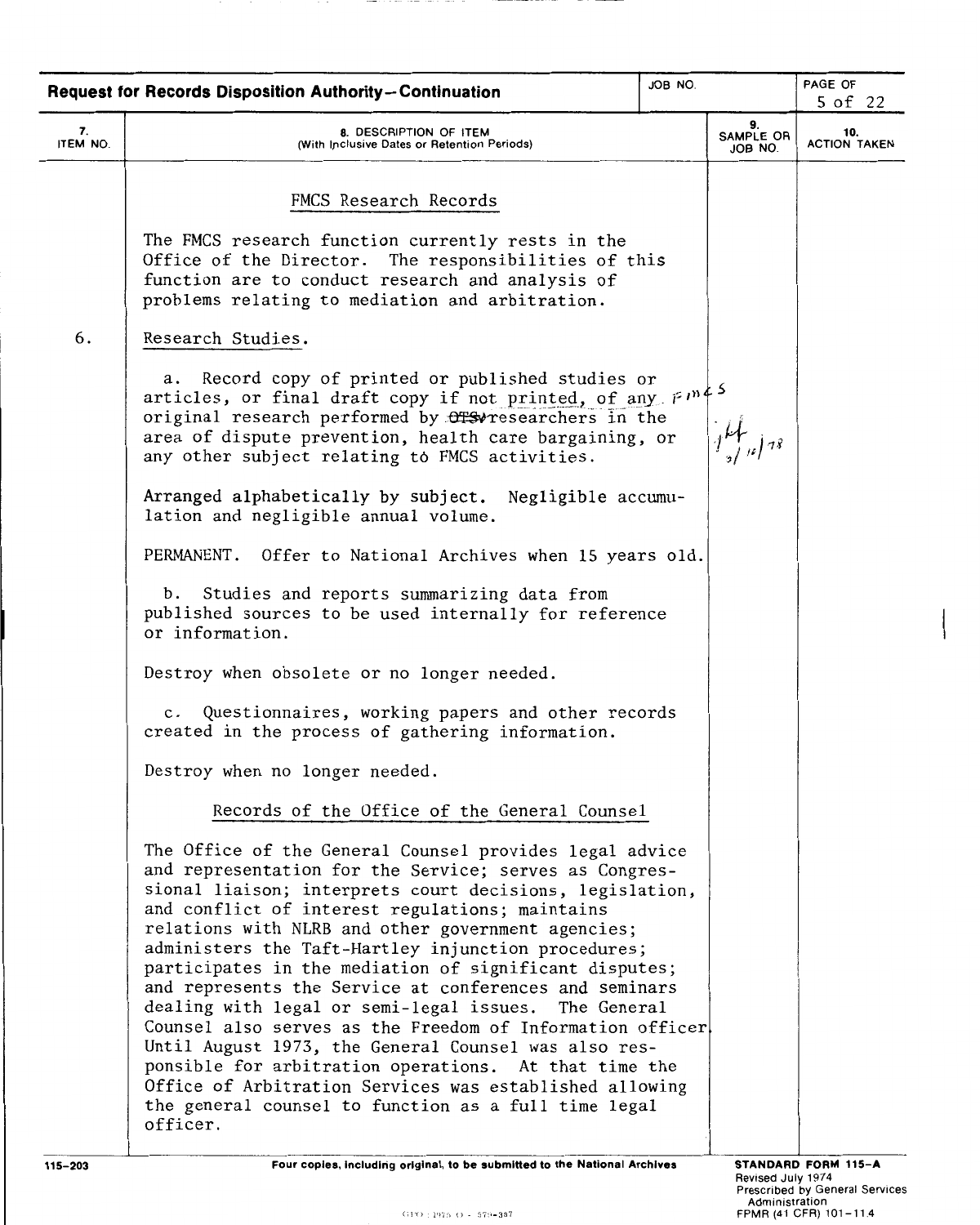|                | JOB NO.<br><b>Request for Records Disposition Authority-Continuation</b>                                                                                                                                                                                                                                          |  |                            | PAGE OF                                 |
|----------------|-------------------------------------------------------------------------------------------------------------------------------------------------------------------------------------------------------------------------------------------------------------------------------------------------------------------|--|----------------------------|-----------------------------------------|
| 7.<br>ITEM NO. | 8. DESCRIPTION OF ITEM<br>(With Inclusive Dates or Retention Periods)                                                                                                                                                                                                                                             |  | 9.<br>SAMPLE OR<br>JOB NO. | $6$ of 22<br>10.<br><b>ACTION TAKEN</b> |
| 7.             | Subject File.<br>Correspondence, memoranda, regulations, reports, studies,<br>and other records relating to legal interpretations,<br>litigation, Congressional liaison, relations with other<br>Federal agencies and states, proposed legislation, and<br>significant disputes and cases. Freedom of Information |  |                            |                                         |
|                | requests and reports are also included.<br>Arranged alphabetically.                                                                                                                                                                                                                                               |  |                            |                                         |
|                | Screen annually reference materials and records<br>а.<br>relating to routine internal administrative matters and<br>destroy in accordance with items 51-55 of this schedule.                                                                                                                                      |  |                            |                                         |
|                | See GRS 14, items 16-20, for disposition of records<br>b.<br>relating to the Freedom of Information Act.                                                                                                                                                                                                          |  |                            |                                         |
|                | c. Records documenting the primary functions of the<br>office as described above and excluding a. and b.                                                                                                                                                                                                          |  |                            |                                         |
|                | PERMANENT. Break file every three years. Transfer to<br>Federal Records Center when volume warrants. Offer to<br>National Archives 15 years after file cut-off.<br>This<br>file accumulates at the rate of about 1 cubic foot per<br>year.                                                                        |  |                            |                                         |
| 8.             | Legislative History File.                                                                                                                                                                                                                                                                                         |  |                            |                                         |
|                | Records relating to legislation proposed by the<br>а.<br>FMCS including clearances and comments, internal<br>memoranda, and a copy of proposed bill.                                                                                                                                                              |  |                            |                                         |
|                | Arranged chronologically.                                                                                                                                                                                                                                                                                         |  |                            |                                         |
|                | Destroy when 5 years old.                                                                                                                                                                                                                                                                                         |  |                            |                                         |
|                | b. Records relating the legislation proposed by other<br>government agencies which was sent to the FMCS for<br>comment and printed copies of bills relating to labor<br>relations maintained for reference.                                                                                                       |  |                            |                                         |
|                | Cutoff file at the end of the year. Destroy 4 years<br>after cutoff.                                                                                                                                                                                                                                              |  |                            |                                         |
|                |                                                                                                                                                                                                                                                                                                                   |  |                            |                                         |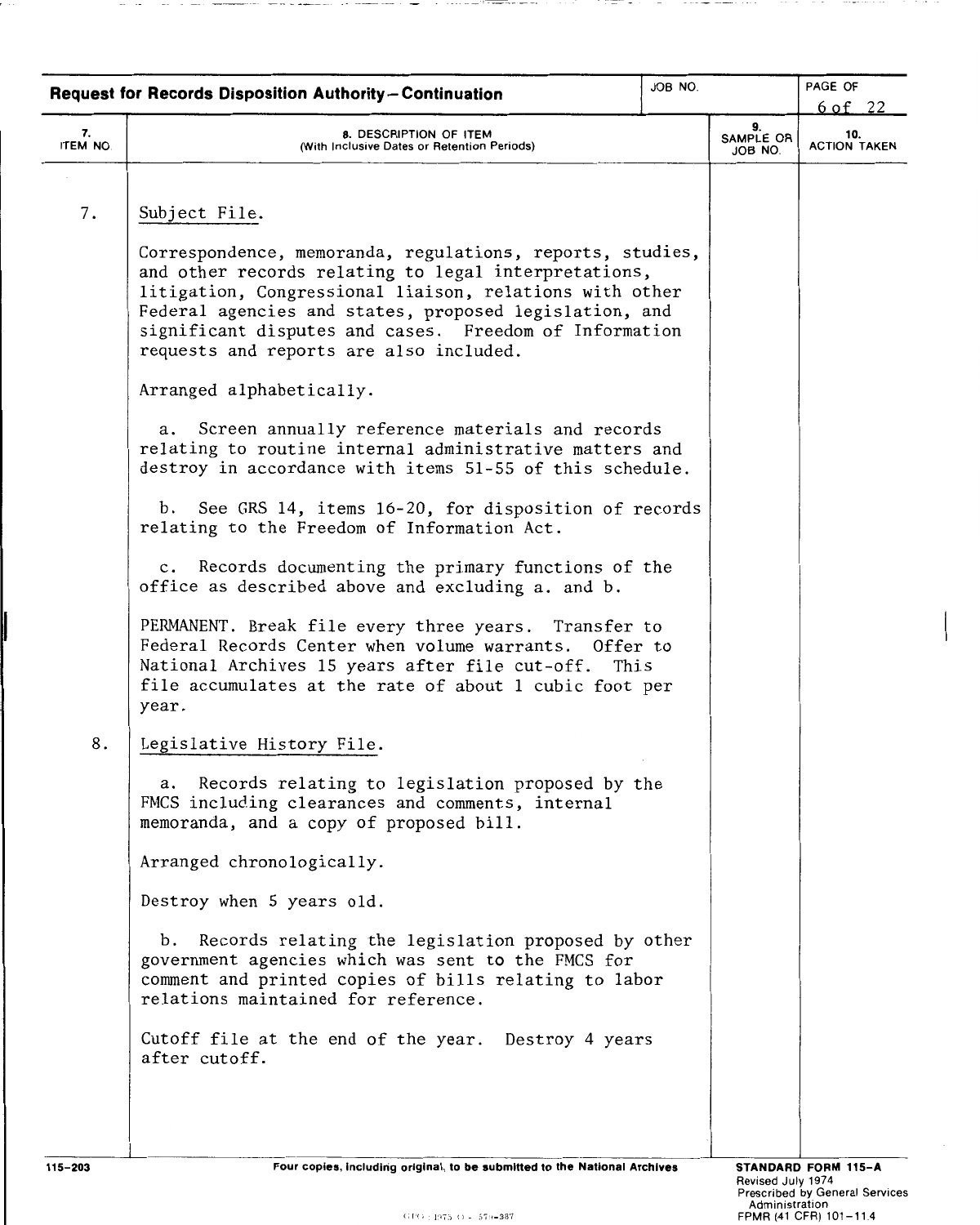|                | <b>Request for Records Disposition Authority-Continuation</b>                                                                                                                                                                                                                                                                                                                                                                                                                                                                                                                                                                                                | JOB NO. |                            | PAGE OF<br>$7$ of<br>22    |
|----------------|--------------------------------------------------------------------------------------------------------------------------------------------------------------------------------------------------------------------------------------------------------------------------------------------------------------------------------------------------------------------------------------------------------------------------------------------------------------------------------------------------------------------------------------------------------------------------------------------------------------------------------------------------------------|---------|----------------------------|----------------------------|
| 7.<br>ITEM NO. | 8. DESCRIPTION OF ITEM<br>(With Inclusive Dates or Retention Periods)                                                                                                                                                                                                                                                                                                                                                                                                                                                                                                                                                                                        |         | 9.<br>SAMPLE OR<br>JOB NO. | 10.<br><b>ACTION TAKEN</b> |
|                | Records of the Office of Information                                                                                                                                                                                                                                                                                                                                                                                                                                                                                                                                                                                                                         |         |                            |                            |
|                | The Office of Information has the responsibility for<br>coordinating the public relations program of the Federal<br>Mediation and Conciliation Service.<br>This includes making<br>information concerning FMCS programs and activities<br>available to the public and the media and promoting<br>collective bargaining policy and the mediation process.<br>In the field, mediators participate in this program by<br>accepting speaking engagements, taking part in<br>conferences, occasionally lecturing high school or college<br>classes in labor-management relations, and making<br>themselves available to the media, especially during<br>disputes. |         |                            |                            |
|                | The Office of Information carries out its responsibilities<br>by issuing newsreleases, providing media liaison during<br>key disputes, publishing informational pamphlets and<br>reports, arranging interviews and press conferences,<br>writing speeches for key FMCS personnel, publishing a<br>newsletter, providing photographic service, and<br>coordinating the FMCS foreign visitor program.                                                                                                                                                                                                                                                          |         |                            |                            |
| 9.             | Subject File.                                                                                                                                                                                                                                                                                                                                                                                                                                                                                                                                                                                                                                                |         |                            |                            |
|                | Correspondence, memoranda, and bulletins relating to<br>routine administrative matters such as coordination of<br>foreign visitors programs, design and printing services,<br>and coordination of the awards committee.                                                                                                                                                                                                                                                                                                                                                                                                                                      |         |                            |                            |
|                | Back file annually. Destroy when 5 years old.                                                                                                                                                                                                                                                                                                                                                                                                                                                                                                                                                                                                                |         |                            |                            |
| 10.            | Speeches of the Director of FMCS.                                                                                                                                                                                                                                                                                                                                                                                                                                                                                                                                                                                                                            |         |                            |                            |
|                | a. Record copy of each speech delivered by the<br>Director to labor organizations, conferences, management<br>representatives, and other groups, relating to labor-<br>management relations, collective bargaining, dispute<br>mediation, arbitration, and the role of the FMCS in<br>carring out its nation-wide responsibilities. Processed<br>copies, filed in binders. Arranged by name of individual<br>director and thereunder chronologically by date of<br>speech.                                                                                                                                                                                   |         |                            |                            |
|                | These speeches accumulate at less than 4 inches per year.<br>The current accumulation in about $2\frac{1}{2}$ linear feet for<br>the period 1947 to the present.                                                                                                                                                                                                                                                                                                                                                                                                                                                                                             |         |                            |                            |
|                | PERMANENT. Offer to National Archives when 15 years old.                                                                                                                                                                                                                                                                                                                                                                                                                                                                                                                                                                                                     |         |                            |                            |

 $\sim$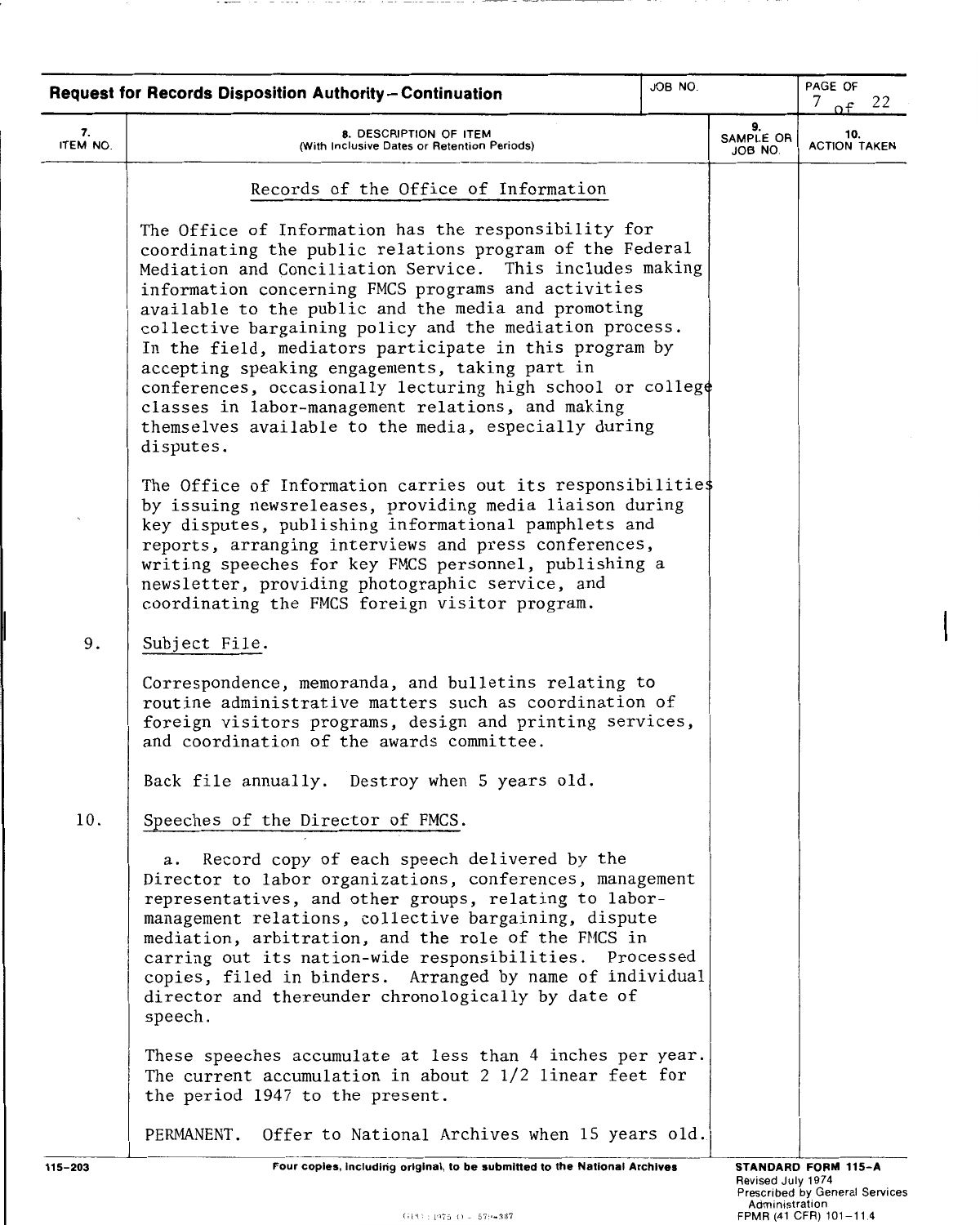| JOB NO.<br><b>Request for Records Disposition Authority-Continuation</b> |                                                                                                                                                                                                                                                                                                                                                                                                                                                     |     | PAGE OF<br>8 of 22         |                            |
|--------------------------------------------------------------------------|-----------------------------------------------------------------------------------------------------------------------------------------------------------------------------------------------------------------------------------------------------------------------------------------------------------------------------------------------------------------------------------------------------------------------------------------------------|-----|----------------------------|----------------------------|
| 7.<br>ITEM NO.                                                           | <b>8. DESCRIPTION OF ITEM</b><br>(With Inclusive Dates or Retention Periods)                                                                                                                                                                                                                                                                                                                                                                        |     | 9.<br>SAMPLE OR<br>JOB NO. | 10.<br><b>ACTION TAKEN</b> |
|                                                                          | Numbered list of the titles of speeches delivered<br>b.<br>by the Director maintained for quick reference.<br>Filed<br>in binders.                                                                                                                                                                                                                                                                                                                  |     |                            |                            |
|                                                                          | Arranged chronologically by date of speech.                                                                                                                                                                                                                                                                                                                                                                                                         |     |                            |                            |
|                                                                          | The annual accumulation of this file is negligible. The<br>current accumulation is about 2 inches for the period<br>1947 to the present.                                                                                                                                                                                                                                                                                                            |     |                            |                            |
|                                                                          | Offer to National Archives with related<br>PERMANENT.<br>speeches.                                                                                                                                                                                                                                                                                                                                                                                  |     |                            |                            |
|                                                                          | c. Working copies of speeches including drafts,<br>comments, and original typed copy. Maintained in<br>envelopes and arranged chronologically.                                                                                                                                                                                                                                                                                                      |     |                            |                            |
|                                                                          | Destroy when 1 year old.                                                                                                                                                                                                                                                                                                                                                                                                                            |     |                            |                            |
| 11.                                                                      | Press Releases.                                                                                                                                                                                                                                                                                                                                                                                                                                     |     |                            |                            |
|                                                                          | Processed copy of each FMCS news release relating to<br>status reports on disputes, settlements, pending<br>mediation of significant strikes, appointments, opening<br>of new regional offices, implementation of legislation,<br>and other events or developments relating to FMCS<br>program or cases. Filed in binders and arranged<br>chronologically.                                                                                          |     |                            |                            |
|                                                                          | The annual accumulation is about 1 inch per year.<br>current accumulation is about 2 feet for the period<br>1947 to the present.                                                                                                                                                                                                                                                                                                                    | The |                            |                            |
|                                                                          | PERMANENT. Offer to National Archives when 15 years old.                                                                                                                                                                                                                                                                                                                                                                                            |     |                            |                            |
| 12.                                                                      | Publications                                                                                                                                                                                                                                                                                                                                                                                                                                        |     |                            |                            |
|                                                                          | Annual Report.<br>а.                                                                                                                                                                                                                                                                                                                                                                                                                                |     |                            |                            |
|                                                                          | Record copy of the published FMCS Annual Report which<br>provides narrative information on the programs, policies,<br>and functions of the Service, summaries of significant<br>cases in which the Service was involved, statistical<br>summaries relating to the total case load and types of<br>cases, and copies of legislation relevant to the creation,<br>functions and responsibilities of the Service. Arranged<br>chronologically by year. |     |                            |                            |

 $\sim$  -  $\sim$ 

 $\sim$   $-$ 

 $\mathcal{A} \times \mathcal{A} \times \mathcal{A} \times \mathcal{A} \times \mathcal{A}$ 

 $\sim$  $\sim$   $\sim$   $\sim$ 

 $\sim$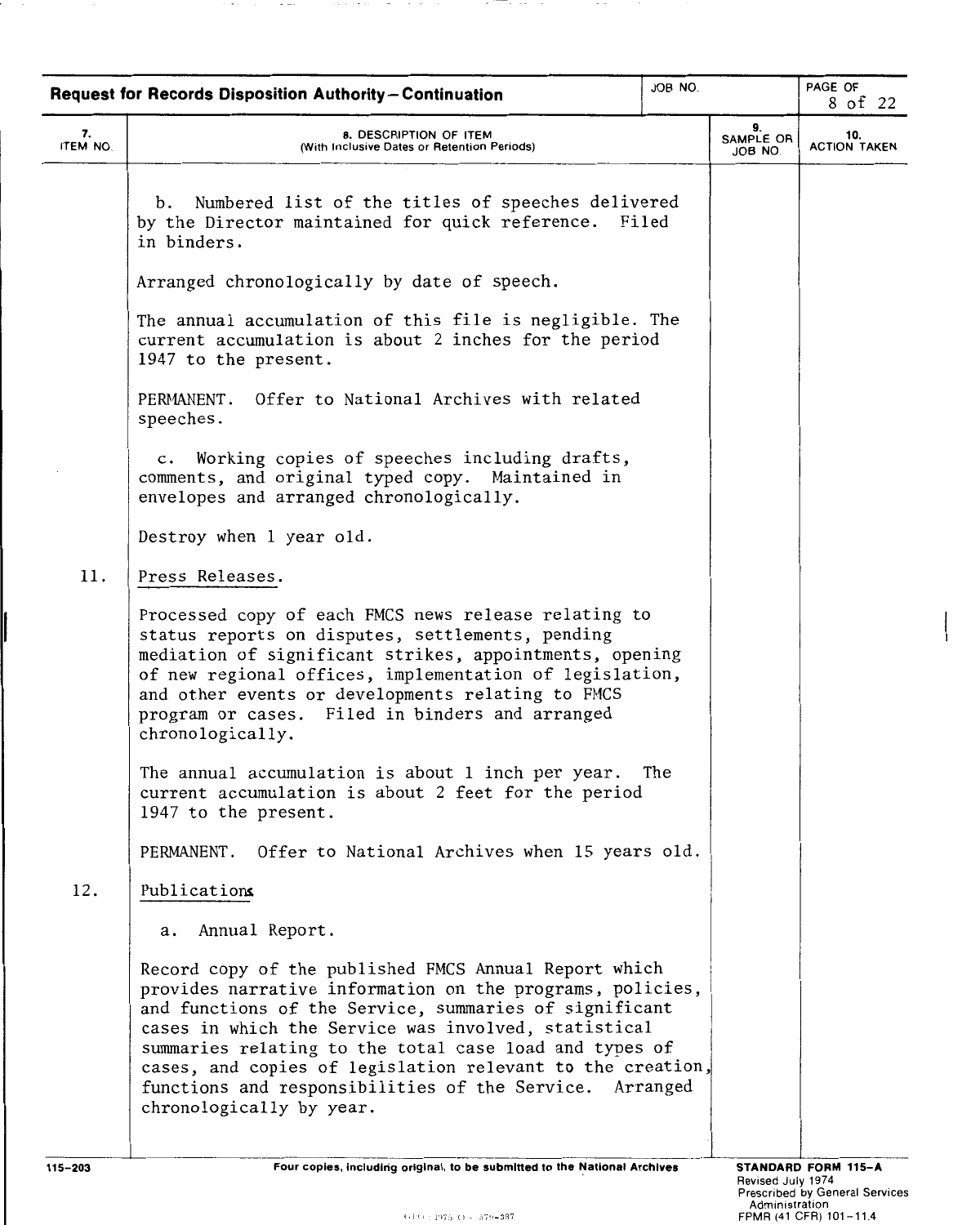|                | <b>Request for Records Disposition Authority-Continuation</b>                                                                                                                                                                                                                                                                                                                                                                                                                                                                              | JOB NO. |                            | PAGE OF<br>9 of 22         |
|----------------|--------------------------------------------------------------------------------------------------------------------------------------------------------------------------------------------------------------------------------------------------------------------------------------------------------------------------------------------------------------------------------------------------------------------------------------------------------------------------------------------------------------------------------------------|---------|----------------------------|----------------------------|
| 7.<br>ITEM NO. | 8. DESCRIPTION OF ITEM<br>(With Inclusive Dates or Retention Periods)                                                                                                                                                                                                                                                                                                                                                                                                                                                                      |         | 9.<br>SAMPLE OR<br>JOB NO. | 10.<br><b>ACTION TAKEN</b> |
|                |                                                                                                                                                                                                                                                                                                                                                                                                                                                                                                                                            |         |                            |                            |
|                | The annual volume is negligible. The current accumulated<br>volume is about 1 foot for the 1st thru 28th Annual<br>Reports, 6/30/48 - FY 1975.                                                                                                                                                                                                                                                                                                                                                                                             |         |                            |                            |
|                | PERMANENT. Offer to National Archives when 15 years old.                                                                                                                                                                                                                                                                                                                                                                                                                                                                                   |         |                            |                            |
|                | b. Newsletter.                                                                                                                                                                                                                                                                                                                                                                                                                                                                                                                             |         |                            |                            |
|                | Record copy of the Mediator, a printed monthly newsletter<br>distributed internally and to a limited extent externally,<br>containing articles relating to personnel, national and<br>regional office news, major cases, meetings and general<br>labor relations subjects; and its predecessor the<br>Newsletter, issued irregularly. Arranged chronologically.                                                                                                                                                                            |         |                            |                            |
|                | The annual volume is about 1 inch per year. The accumu-<br>lated volume of the Newsletter, 1959-74, is about 1/2 foot.<br>The accumulated volume of the Mediator, March 1974 thru<br>present is about 2 inches.                                                                                                                                                                                                                                                                                                                            |         |                            |                            |
|                | PERMANENT. Offer to National Archives when 15 years old.                                                                                                                                                                                                                                                                                                                                                                                                                                                                                   |         |                            |                            |
|                | c. Pamphlets and Brochures.                                                                                                                                                                                                                                                                                                                                                                                                                                                                                                                |         |                            |                            |
|                | Informational pamphlets and brochures relating to the<br>structure and functions of the FMCS, arbitration,<br>available technical services, and employment with the<br>FMCS. Published for distribution to the public. Arranged<br>alphabetically by subject.                                                                                                                                                                                                                                                                              |         |                            |                            |
|                | PERMANENT. Offer to the National Archives when 15 years<br>old.<br>Negligible annual accumulation.                                                                                                                                                                                                                                                                                                                                                                                                                                         |         |                            |                            |
| 13.            | Clippings Scrapbook.                                                                                                                                                                                                                                                                                                                                                                                                                                                                                                                       |         |                            |                            |
|                | Clippings or photocopies of newspaper or magazine<br>а.<br>articles provided by a clipping service from various<br>newspapers throughout the country relating to the FMCS,<br>covering such subjects as appointment of key personnel,<br>conferences sponsored by the FMCS, dispute or arbitration<br>cases in which the FMCS participated, and legislation<br>affecting labor-management relations. Pasted on sheets<br>of paper and filed in binders. Arranged chronologically.<br>These records accumulate about one inch per year. The |         |                            |                            |
|                | current accumulation is about one foot, 1959-present.                                                                                                                                                                                                                                                                                                                                                                                                                                                                                      |         |                            |                            |

**Britain**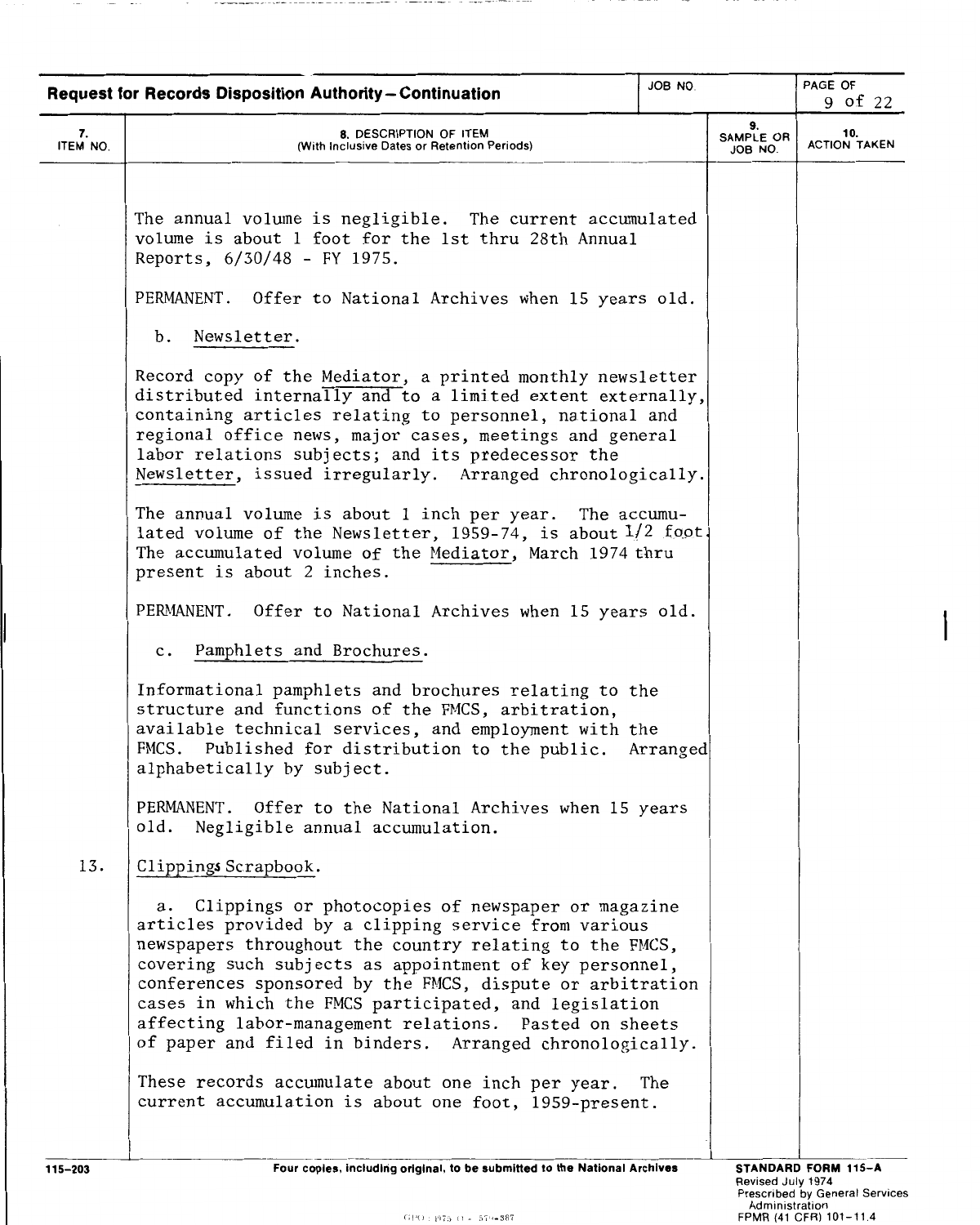|                | <b>Request for Records Disposition Authority-Continuation</b>                                                                                                                                                                                                                                                                                                                                                                                                                                                                                                                                                        | JOB NO. |                            | PAGE OF<br>10of 22         |
|----------------|----------------------------------------------------------------------------------------------------------------------------------------------------------------------------------------------------------------------------------------------------------------------------------------------------------------------------------------------------------------------------------------------------------------------------------------------------------------------------------------------------------------------------------------------------------------------------------------------------------------------|---------|----------------------------|----------------------------|
| 7.<br>ITEM NO. | 8. DESCRIPTION OF ITEM<br>(With Inclusive Dates or Retention Periods)                                                                                                                                                                                                                                                                                                                                                                                                                                                                                                                                                |         | 9.<br>SAMPLE OR<br>JOB NO. | 10.<br><b>ACTION TAKEN</b> |
|                | PERMANENT. Offer to National Archives when 15 years old.<br>b. Newspaper clippings provided by a clipping service<br>or sent in by a field office relating to FMCS field office<br>personnel and activities. Pasted on sheets of paper and<br>filed in binders. Arranged by region. The current<br>accumulation is about one foot, mid 50's to late 60's.<br>These records are no longer maintained.<br>PERMANENT. Offer to National Archives when 15 years old.<br>c. Newspaper clippings relating to labor relations<br>activities and legislation maintained as background<br>material for speeches and articles. |         |                            |                            |
| 14.            | Destroy when no longer needed.                                                                                                                                                                                                                                                                                                                                                                                                                                                                                                                                                                                       |         |                            |                            |
|                | Public Relations Reports.<br>Reports from mediators and other key personnel in the<br>field providing information on public appearances<br>including name of participant, date and place, subject of<br>address, and estimated size of audience. Filed numeri-<br>cally by region number and thereunder alphabetically by<br>name of participant.                                                                                                                                                                                                                                                                    |         |                            |                            |
|                | Break file annually and destroy when 2 years old.                                                                                                                                                                                                                                                                                                                                                                                                                                                                                                                                                                    |         |                            |                            |
| 15.            | Statistical Reports.<br>Reference copies of field office statistical monthly<br>summaries of case intake and disposition, the record copy<br>of which is submitted to the Office of Mediation Services.<br>Filed chronologically in binders.                                                                                                                                                                                                                                                                                                                                                                         |         |                            |                            |
|                | Destroy when no longer needed for reference.                                                                                                                                                                                                                                                                                                                                                                                                                                                                                                                                                                         |         |                            |                            |
| 16.            | Still photographs, filmstrips, posters, original artwork<br>or slide sets of officials, events, and activities relat-<br>ing to the functions and programs of FMCS.                                                                                                                                                                                                                                                                                                                                                                                                                                                  |         |                            |                            |
|                | Still photographs - The original negative and a<br>а.<br>captioned print for each black and white image and the<br>original color transparency or color negative, a captioned<br>print, and an internegative (if one exists) for each<br>color image.                                                                                                                                                                                                                                                                                                                                                                |         |                            |                            |
|                | Other pictorial records - The original and a<br>b.<br>reference print of each item.                                                                                                                                                                                                                                                                                                                                                                                                                                                                                                                                  |         |                            |                            |
| 115-203        | Four copies, including original, to be submitted to the National Archives                                                                                                                                                                                                                                                                                                                                                                                                                                                                                                                                            |         |                            | STANDARD FORM 115-A        |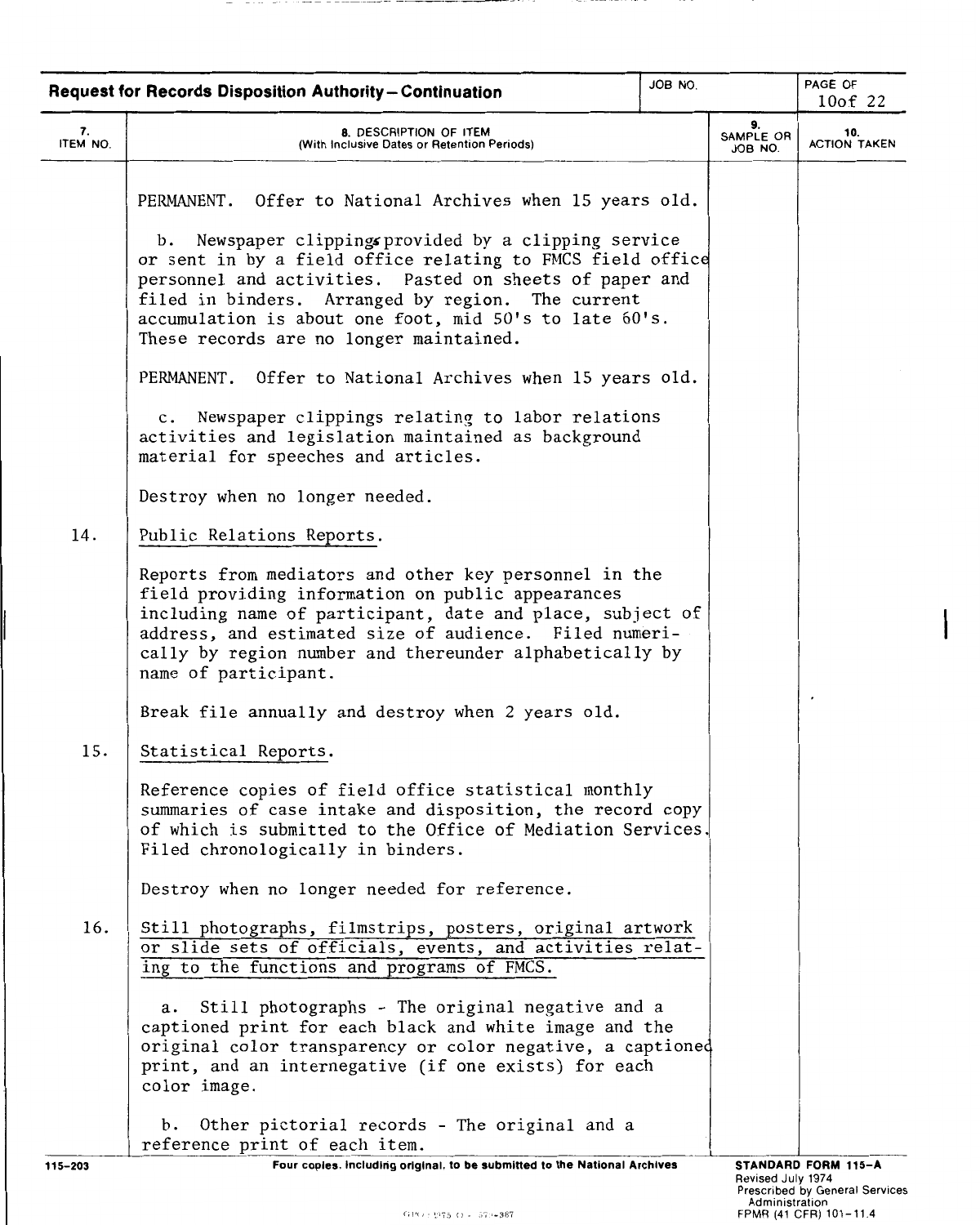|                | <b>Request for Records Disposition Authority-Continuation</b>                                                                                                                                                                                                                                                                                                                                                                                                   | JOB NO. |                            | PAGE OF<br>11 of 22        |
|----------------|-----------------------------------------------------------------------------------------------------------------------------------------------------------------------------------------------------------------------------------------------------------------------------------------------------------------------------------------------------------------------------------------------------------------------------------------------------------------|---------|----------------------------|----------------------------|
| 7.<br>ITEM NO. | 8. DESCRIPTION OF ITEM<br>(With Inclusive Dates or Retention Periods)                                                                                                                                                                                                                                                                                                                                                                                           |         | 9.<br>SAMPLE OR<br>JOB NO. | 10.<br><b>ACTION TAKEN</b> |
|                | PERMANENT. Break file after 5 years and offer to the<br>National Archives 5 years after break or when no longer<br>needed, whichever occurs first.                                                                                                                                                                                                                                                                                                              |         |                            |                            |
|                | c. Additional duplicate prints of (a.) and (b.)                                                                                                                                                                                                                                                                                                                                                                                                                 |         |                            |                            |
|                | Destroy after 5 years or when no longer needed.                                                                                                                                                                                                                                                                                                                                                                                                                 |         |                            |                            |
| 17.            | Still photographs of social gathering, low-level admin-<br>istrative staff functions, ceremonial activities and<br>other subjects of a transitory nature.                                                                                                                                                                                                                                                                                                       |         |                            |                            |
|                | Destroy after 5 years or when no longer needed, which-<br>ever is sooner.                                                                                                                                                                                                                                                                                                                                                                                       |         |                            |                            |
|                | Records of the Office of Professional Development                                                                                                                                                                                                                                                                                                                                                                                                               |         |                            |                            |
|                | The Office of Professional Development, established in<br>1977, is responsible for mediator staff development<br>within the Federal Mediation and Conciliation Service.<br>This responsibility includes policy and program develop-<br>ment, program implementation and program and personnel<br>evaluation for all mediator employees of the Service,<br>as well as training and related services to select<br>agencies and activities outside of the Service. |         |                            |                            |
|                | The Office of Professional Development has responsibility<br>for the training of new mediator personnel and the<br>continuing development of other mediators on the staff<br>through such activities as workshops, regional confer-<br>ences, the National Seminar, individual development<br>programs, career counseling and outside training and<br>development opportunities.                                                                                |         |                            |                            |
| 18.            | Subject Files.                                                                                                                                                                                                                                                                                                                                                                                                                                                  |         |                            |                            |
|                | Correspondence, memoranda, reports, press releases,<br>publications, speeches, agenda, bulletins, news<br>clippings, and other records relating to budget,<br>conferences, personnel, training, and other adminis-<br>trative matters.                                                                                                                                                                                                                          |         |                            |                            |
|                | Break file annually. Destroy when 5 years old.                                                                                                                                                                                                                                                                                                                                                                                                                  |         |                            |                            |
| 19.            | Monthly Summary of Significant Events.                                                                                                                                                                                                                                                                                                                                                                                                                          |         |                            |                            |
|                | Reference copy of the monthly narrative report to the<br>Director.                                                                                                                                                                                                                                                                                                                                                                                              |         |                            |                            |
|                |                                                                                                                                                                                                                                                                                                                                                                                                                                                                 |         |                            |                            |

A R. P. LEWIS CO., LANSING MICH.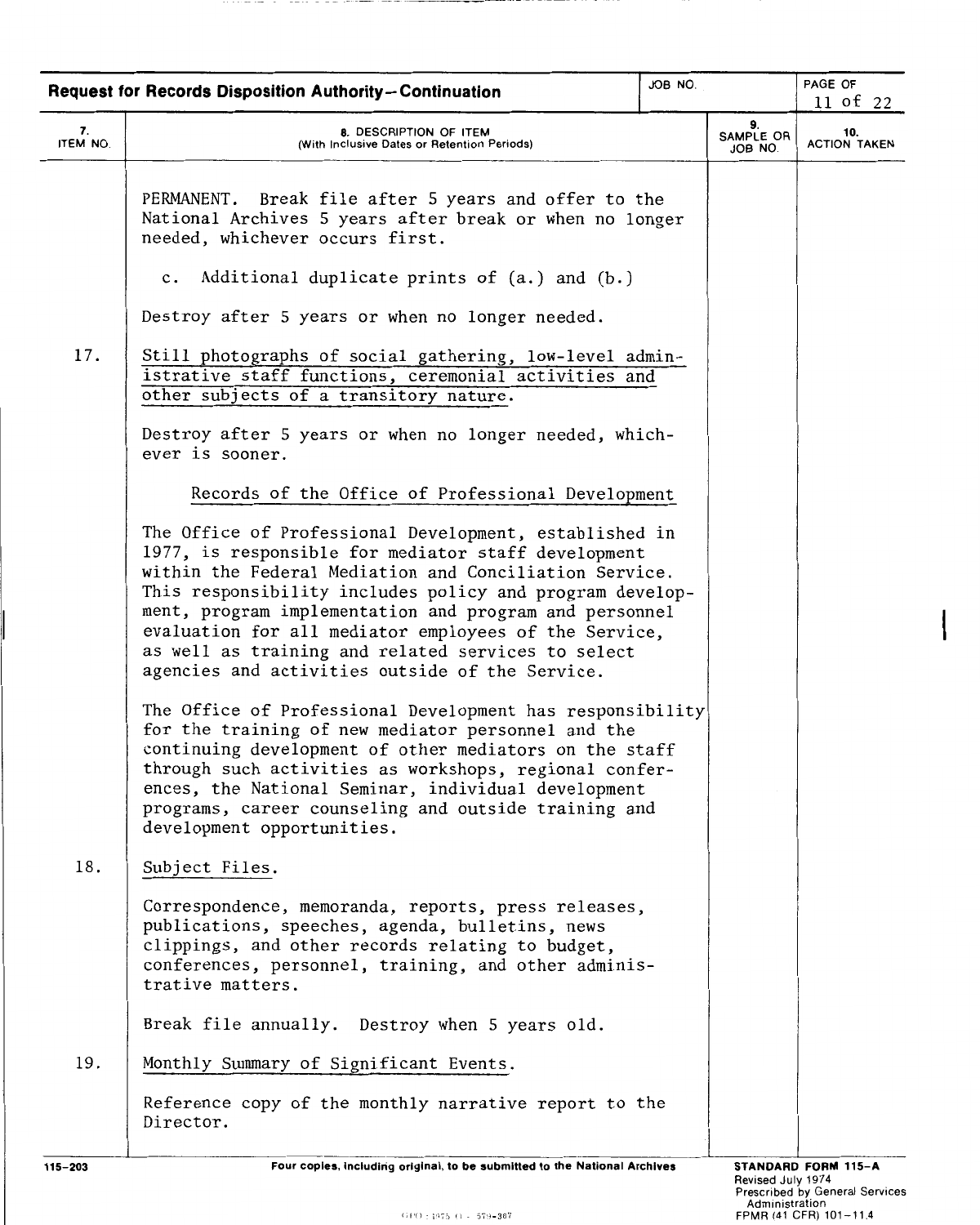|          | <b>Request for Records Disposition Authority-Continuation</b>                                                                                                                                                                                                                                                                                                                                                                                                                                                                                                                                                                                                                                                                                                      | JOB NO. |                      | PAGE OF                    |
|----------|--------------------------------------------------------------------------------------------------------------------------------------------------------------------------------------------------------------------------------------------------------------------------------------------------------------------------------------------------------------------------------------------------------------------------------------------------------------------------------------------------------------------------------------------------------------------------------------------------------------------------------------------------------------------------------------------------------------------------------------------------------------------|---------|----------------------|----------------------------|
| 7.       |                                                                                                                                                                                                                                                                                                                                                                                                                                                                                                                                                                                                                                                                                                                                                                    |         | 9.                   | 12 of 22                   |
| ITEM NO. | 8. DESCRIPTION OF ITEM<br>(With Inclusive Dates or Retention Periods)                                                                                                                                                                                                                                                                                                                                                                                                                                                                                                                                                                                                                                                                                              |         | SAMPLE OR<br>JOB NO. | 10.<br><b>ACTION TAKEN</b> |
|          | Destroy when 1 year old.                                                                                                                                                                                                                                                                                                                                                                                                                                                                                                                                                                                                                                                                                                                                           |         |                      |                            |
| 20.      | Training Records.                                                                                                                                                                                                                                                                                                                                                                                                                                                                                                                                                                                                                                                                                                                                                  |         |                      |                            |
|          | Correspondence, memoranda, rosters, blank questionnaires<br>and other records relating to mediator and commissioner<br>orientation and training.                                                                                                                                                                                                                                                                                                                                                                                                                                                                                                                                                                                                                   |         |                      |                            |
|          | Destroy when 1 year old or when superseded or obsolete,<br>whichever is applicable.                                                                                                                                                                                                                                                                                                                                                                                                                                                                                                                                                                                                                                                                                |         |                      |                            |
| 21.      | Audiovisual records used for the training of FMCS<br>personnel.                                                                                                                                                                                                                                                                                                                                                                                                                                                                                                                                                                                                                                                                                                    |         |                      |                            |
|          | Destroy after 5 years or when no longer needed, which-<br>ever occurs first.                                                                                                                                                                                                                                                                                                                                                                                                                                                                                                                                                                                                                                                                                       |         |                      |                            |
|          | Records of the Office of Arbitration Services                                                                                                                                                                                                                                                                                                                                                                                                                                                                                                                                                                                                                                                                                                                      |         |                      |                            |
|          | The Office of Arbitration Services established as a<br>separate office in FY 1974, provides lists of qualified<br>arbitrators to disputing parties who make such a request.<br>Related to this basic function, the Office of Arbitration<br>Services is also responsible under the 1974 health care<br>amendments to the National Labor Relations Act for<br>appointing boards of inquiry in emergency health care<br>industry disputes. In conjunction with their basic<br>responsibilities, this office also participates in FMCS<br>- sponsored symposiums relating to arbitration, maintains<br>contact with private arbitration organizations, and<br>provides advice to state governments in establishing<br>procedures or training relating to arbitration. |         |                      |                            |
| 22.      | Subject Files.                                                                                                                                                                                                                                                                                                                                                                                                                                                                                                                                                                                                                                                                                                                                                     |         |                      |                            |
|          | Correspondence, memoranda, reports publication, working<br>papers, workshop materials and other records relating<br>to the general administration of the office.                                                                                                                                                                                                                                                                                                                                                                                                                                                                                                                                                                                                   |         |                      |                            |
|          | Break file annually. Destroy when 3 years old.                                                                                                                                                                                                                                                                                                                                                                                                                                                                                                                                                                                                                                                                                                                     |         |                      |                            |
| 23.      | Correspondence Files.                                                                                                                                                                                                                                                                                                                                                                                                                                                                                                                                                                                                                                                                                                                                              |         |                      |                            |
|          | General correspondence relating to requests for<br>а.<br>information, letters of transmittal, procedures,<br>preliminary inquires, and other routine matters.                                                                                                                                                                                                                                                                                                                                                                                                                                                                                                                                                                                                      |         |                      |                            |
|          | Break file annually. Destroy when 1 year old.                                                                                                                                                                                                                                                                                                                                                                                                                                                                                                                                                                                                                                                                                                                      |         |                      |                            |

 $\sim$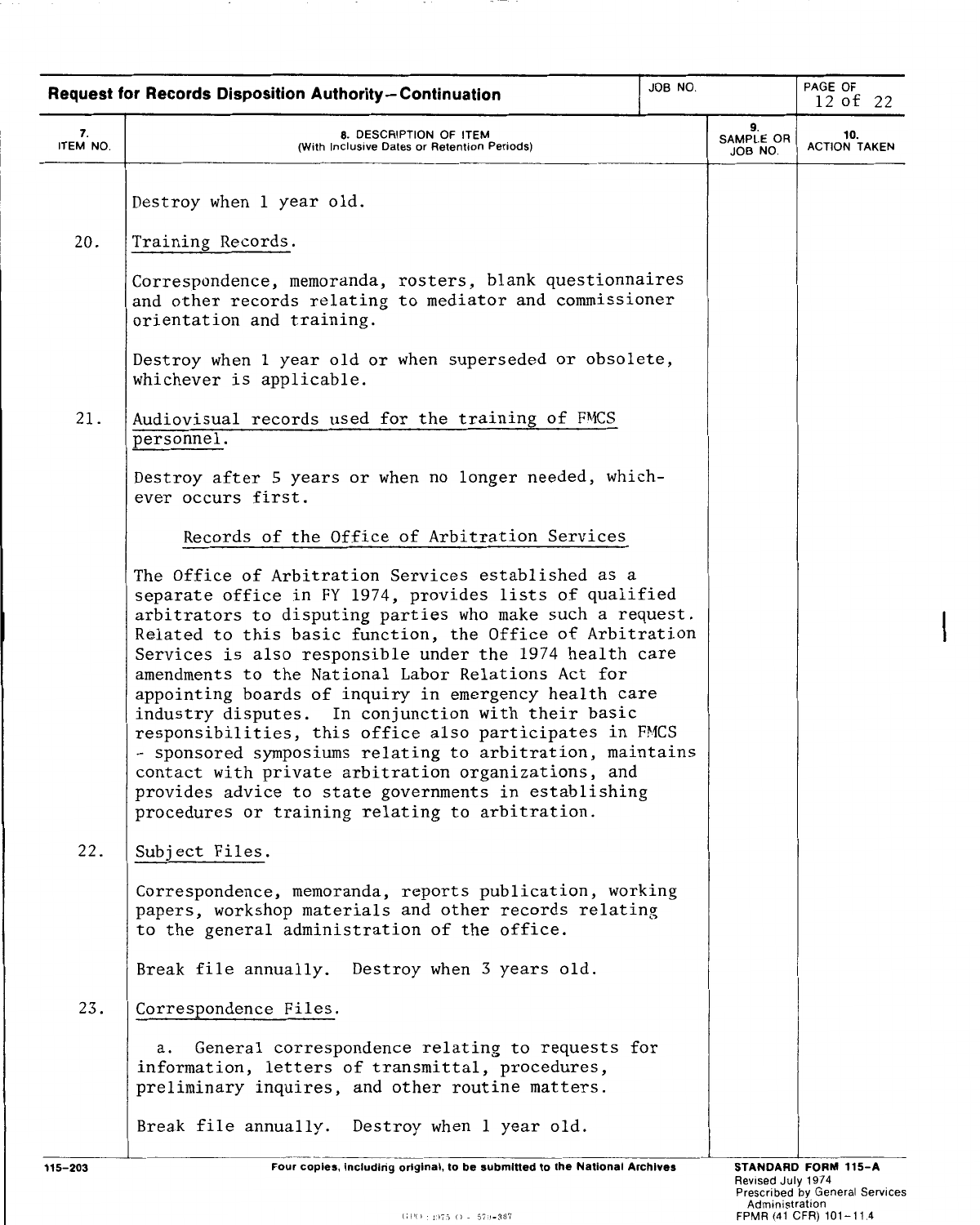|                | JOB NO.<br>Request for Records Disposition Authority-Continuation                                  |  |                                     | PAGE OF<br>$12A$ of 22                                                                        |
|----------------|----------------------------------------------------------------------------------------------------|--|-------------------------------------|-----------------------------------------------------------------------------------------------|
| 7.<br>ITEM NO. | 8. DESCRIPTION OF ITEM<br>(With Inclusive Dates or Retention Periods)                              |  | 9.<br>SAMPLE OR<br>JOB NO.          | 10.<br>ACTION TAKEN                                                                           |
|                | Ъ.<br>Regional correspondence relating to procedural and<br>informational matters.                 |  |                                     |                                                                                               |
|                | Break file annually. Destroy when 3 years old.                                                     |  |                                     |                                                                                               |
|                |                                                                                                    |  |                                     |                                                                                               |
|                | This stem was inadvertently<br>anatted : jff                                                       |  |                                     |                                                                                               |
|                |                                                                                                    |  |                                     |                                                                                               |
|                |                                                                                                    |  |                                     |                                                                                               |
|                |                                                                                                    |  |                                     |                                                                                               |
|                |                                                                                                    |  |                                     |                                                                                               |
|                |                                                                                                    |  |                                     |                                                                                               |
|                |                                                                                                    |  |                                     |                                                                                               |
|                |                                                                                                    |  |                                     |                                                                                               |
|                |                                                                                                    |  |                                     |                                                                                               |
|                |                                                                                                    |  |                                     |                                                                                               |
|                |                                                                                                    |  |                                     |                                                                                               |
|                |                                                                                                    |  |                                     |                                                                                               |
| $115 - 203$    | Four copies, including original, to be submitted to the National Archives<br>GPO: 1975 O - 579-387 |  | Revised July 1974<br>Administration | <b>STANDARD FORM 115-A</b><br><b>Prescribed by General Services</b><br>FPMR (41 CFR) 101-11.4 |

 $\cdots \cdots \cdots \cdots$ 

**CONTRACTOR** 

 $\sim$  100  $\pm$ 

 $\mathcal{A} \times \mathcal{A} \times \mathcal{A} \times \mathcal{A}$  .

**Contract Contract** 

 $\cdots$ 

I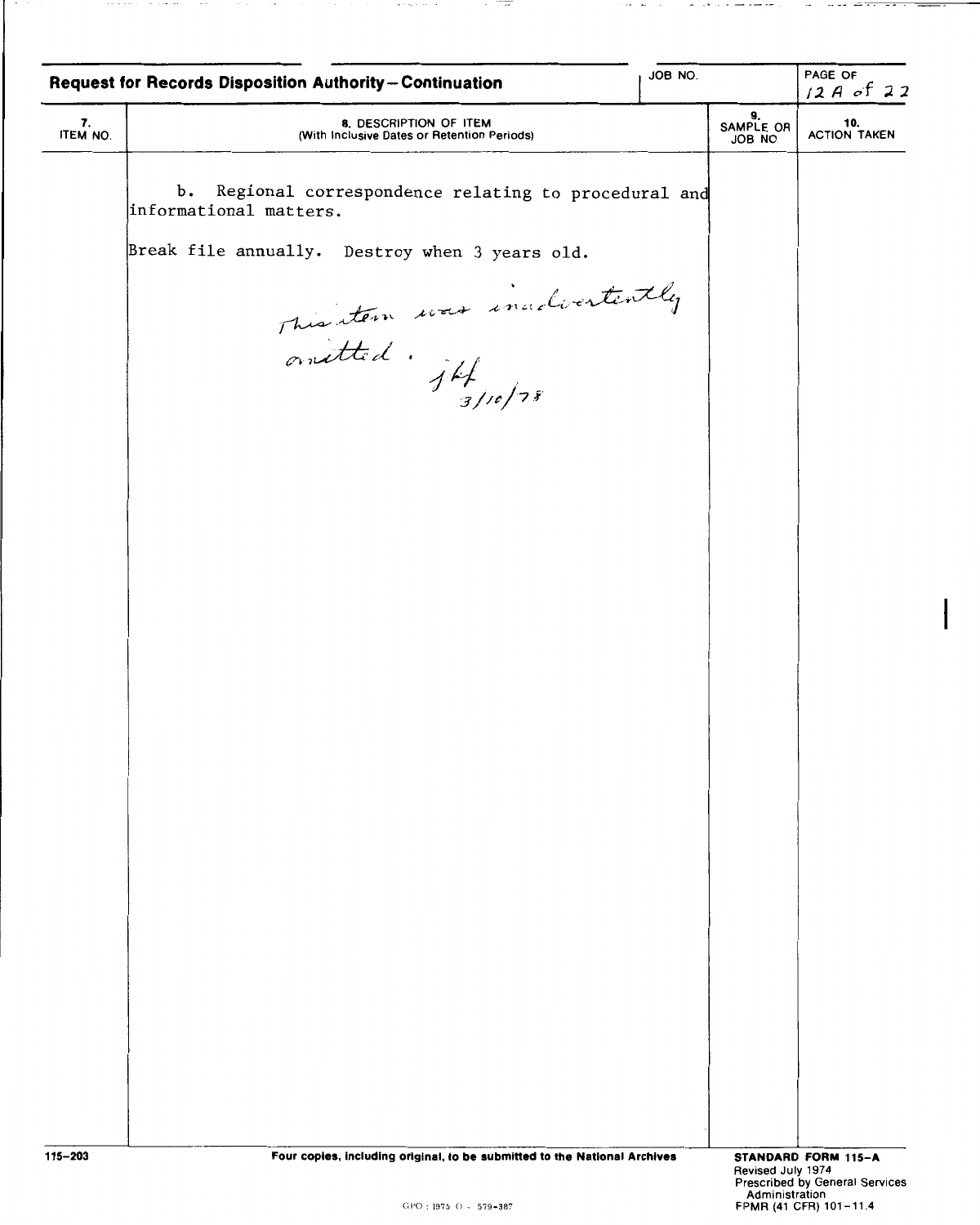|                | JOB NO.<br><b>Request for Records Disposition Authority-Continuation</b>                                                                                                                                           |  |                            | PAGE OF                                       |
|----------------|--------------------------------------------------------------------------------------------------------------------------------------------------------------------------------------------------------------------|--|----------------------------|-----------------------------------------------|
| 7.<br>ITEM NO. | 8. DESCRIPTION OF ITEM<br>(With Inclusive Dates or Retention Periods)                                                                                                                                              |  | 9.<br>SAMPLE OR<br>JOB NO. | <u>13 of 22</u><br>10.<br><b>ACTION TAKEN</b> |
| 24.            | Arbitration Case Files.                                                                                                                                                                                            |  |                            |                                               |
|                | Case files containing correspondence requesting a panel<br>of arbitrators and related subsequent correspondence,<br>transcripts, briefs, and awards. Arranged by consecutive<br>case number.                       |  |                            |                                               |
|                | Destroy when 3 years old.                                                                                                                                                                                          |  |                            |                                               |
| 25.            | Log of Arbitration Case Files.                                                                                                                                                                                     |  |                            |                                               |
|                | Arranged numerically by case number.<br>Destroy when no longer needed.                                                                                                                                             |  |                            |                                               |
| 26.            | Board of Inquiry Case Files.                                                                                                                                                                                       |  |                            |                                               |
|                | Case files including correspondence and reports relating<br>to health care institution labor-management disputes<br>which threaten to close the institution.<br>Arranged<br>alphabetically by name of institution. |  |                            |                                               |
|                | Disposal is not authorized at this time. Submit recom-<br>mendation for disposition in 1985.                                                                                                                       |  |                            |                                               |
| 27.            | Arbitrator Files.                                                                                                                                                                                                  |  |                            |                                               |
|                | Rejected applications and related correspondence.<br>а.                                                                                                                                                            |  |                            |                                               |
|                | Break file annually. Destroy when 2 years old.                                                                                                                                                                     |  |                            |                                               |
|                | Applications, correspondence, and biographical<br>b.<br>data including education, training and experience.                                                                                                         |  |                            |                                               |
|                |                                                                                                                                                                                                                    |  |                            |                                               |
|                |                                                                                                                                                                                                                    |  |                            |                                               |
|                |                                                                                                                                                                                                                    |  |                            |                                               |
|                |                                                                                                                                                                                                                    |  |                            |                                               |
|                |                                                                                                                                                                                                                    |  |                            |                                               |
|                |                                                                                                                                                                                                                    |  |                            |                                               |
| 115-202        | Eaur caping, including adalant, to be submitted to the National Archiv                                                                                                                                             |  |                            |                                               |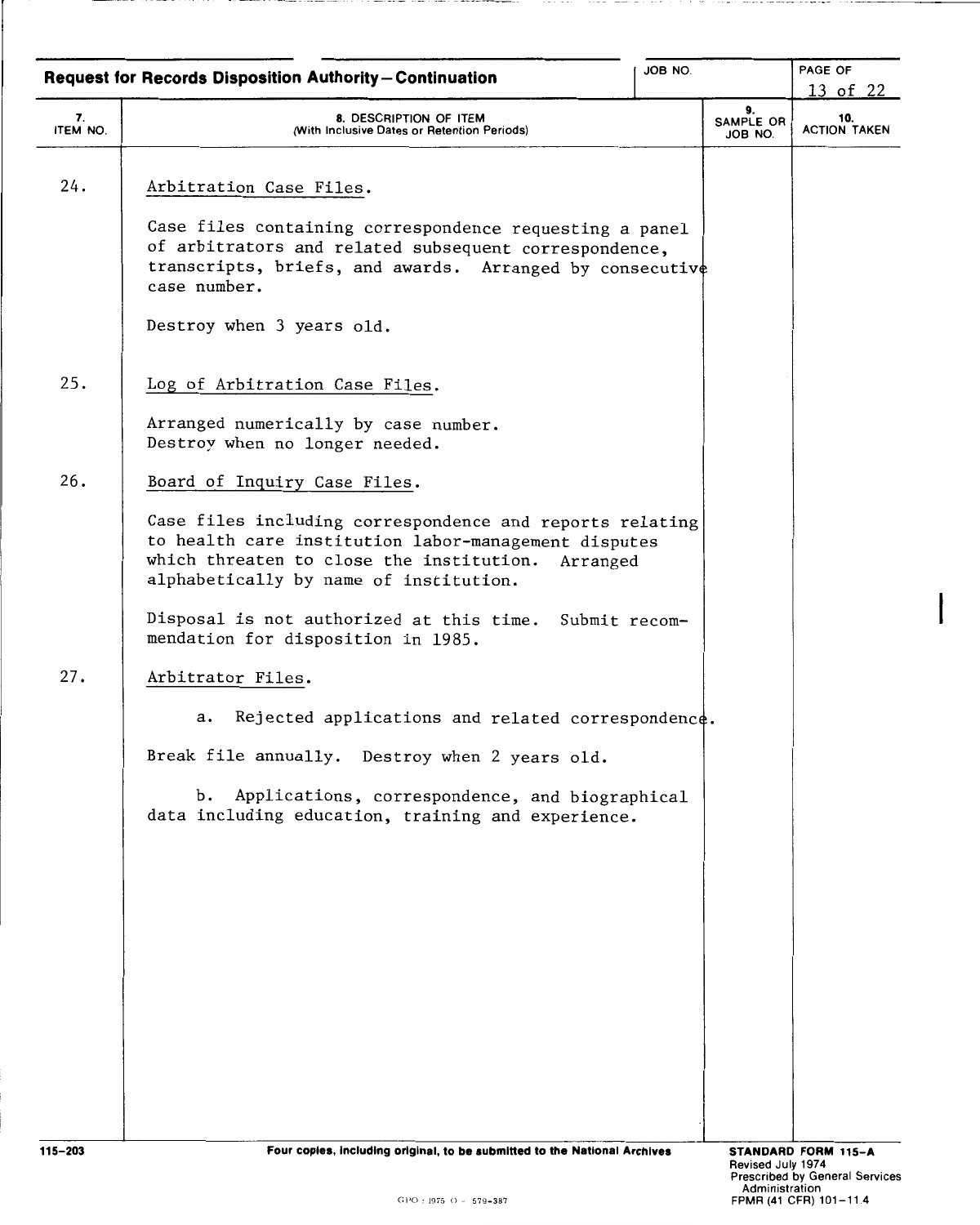|                | <b>Request for Records Disposition Authority-Continuation</b>                                                                                                                                                                                                                                                                       | JOB NO. |                            | PAGE OF<br>14 of<br>22     |
|----------------|-------------------------------------------------------------------------------------------------------------------------------------------------------------------------------------------------------------------------------------------------------------------------------------------------------------------------------------|---------|----------------------------|----------------------------|
| 7.<br>ITEM NO. | 8. DESCRIPTION OF ITEM<br>(With Inclusive Dates or Retention Periods)                                                                                                                                                                                                                                                               |         | 9.<br>SAMPLE OR<br>JOB NO. | 10.<br><b>ACTION TAKEN</b> |
|                | (1) Files for qualified applicants not<br>selected for inclusion on the roster.                                                                                                                                                                                                                                                     |         |                            |                            |
|                | Break file annually. Destroy when 2 years old.                                                                                                                                                                                                                                                                                      |         |                            |                            |
|                | (2) Files for applicants placed on the<br>roster.                                                                                                                                                                                                                                                                                   |         |                            |                            |
|                | Maintain in active file until notified of temporary<br>unavailability, retirement, or death.                                                                                                                                                                                                                                        |         |                            |                            |
|                | (3) Files of active arbitrators who notify<br>the Service that they will be temporarily unavailable.                                                                                                                                                                                                                                |         |                            |                            |
|                | Separate from active file upon notification of unavail-<br>ability. Destroy 10 years later unless returned to<br>active status.                                                                                                                                                                                                     |         |                            |                            |
|                | (4) Files of active arbitrators who become<br>unavailable due to retirement or death.                                                                                                                                                                                                                                               |         |                            |                            |
|                | Separate from active file upon notification of<br>retirement or death. Destroy 1 year later.                                                                                                                                                                                                                                        |         |                            |                            |
| 28.            | Biographical Book.                                                                                                                                                                                                                                                                                                                  |         |                            |                            |
|                | Binder containing sheets of biographical information on<br>current arbitrators, arranged alphabetically and<br>maintained for reference.                                                                                                                                                                                            |         |                            |                            |
|                | Destroy when no longer needed.                                                                                                                                                                                                                                                                                                      |         |                            |                            |
| 29.            | Records Relating to Speeches.                                                                                                                                                                                                                                                                                                       |         |                            |                            |
|                | Notes, outlines, and background materials relating to<br>speeches delivered by the Director and Deputy Director<br>of the Office of Arbitration Services.                                                                                                                                                                           |         |                            |                            |
|                | Destroy when no longer needed.                                                                                                                                                                                                                                                                                                      |         |                            |                            |
|                | Records of the Office of Mediation Services                                                                                                                                                                                                                                                                                         |         |                            |                            |
|                | The Office of Mediation Services is responsible for<br>establishing FMCS policies and procedures for all<br>dispute mediation and technical assistance. Mediators<br>at headquarters and in field offices throughout the<br>country participate in the mediation of labor manage-<br>ment disputes, both in the private sector and, |         |                            |                            |

. . . . .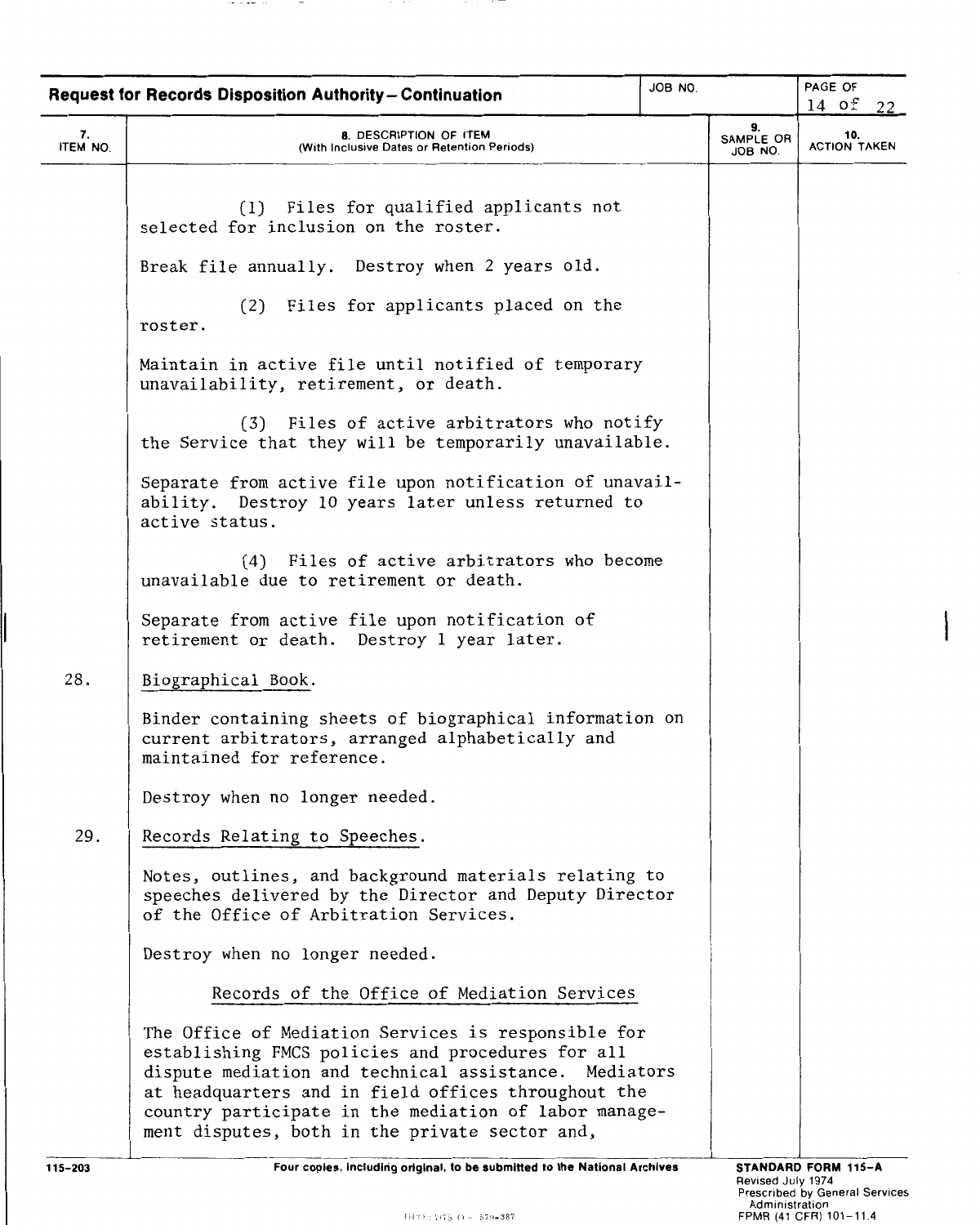| <b>Request for Records Disposition Authority-Continuation</b> |                                                                                                                                                                                                                                                                                                                    | JOB NO. |                            | PAGE OF                    |
|---------------------------------------------------------------|--------------------------------------------------------------------------------------------------------------------------------------------------------------------------------------------------------------------------------------------------------------------------------------------------------------------|---------|----------------------------|----------------------------|
|                                                               |                                                                                                                                                                                                                                                                                                                    |         |                            | 15 of 22                   |
| 7.<br>ITEM NO.                                                | 8. DESCRIPTION OF ITEM<br>(With Inclusive Dates or Retention Periods)                                                                                                                                                                                                                                              |         | 9.<br>SAMPLE OR<br>JOB NO. | 10.<br><b>ACTION TAKEN</b> |
|                                                               | increasingly, in the public sector. The headquarters<br>office coordinates field mediation activities, acts as<br>liaison between the FMCS and other agencies on specific<br>disputes, and handles Federal-state relations.                                                                                        |         |                            |                            |
| 30.                                                           | Subject Files.                                                                                                                                                                                                                                                                                                     |         |                            |                            |
|                                                               | Correspondence, memoranda, directives, publications,<br>speeches, reports, press releases, and other records<br>relating to Federal and State legislation, collective<br>bargaining procedures and activities the Federal Service<br>Impasses Panel, liaison with other government agencies,<br>and other matters. |         |                            |                            |
|                                                               | Break file every 2 years. Destroy when 5 years old.                                                                                                                                                                                                                                                                |         |                            |                            |
| 31.                                                           | Report and Control Files.                                                                                                                                                                                                                                                                                          |         |                            |                            |
|                                                               | a. Periodic status and summary reports relating to<br>case intake and disposition submitted by field offices or<br>prepared at headquarters such as strike reports, and work<br>stoppage reports.                                                                                                                  |         |                            |                            |
|                                                               | Destroy when 2 years old.                                                                                                                                                                                                                                                                                          |         |                            |                            |
|                                                               | Control registers compiled at the headquarters<br>b.<br>office from information received from the field.                                                                                                                                                                                                           |         |                            |                            |
|                                                               | Destroy 5 years after date of the latest entry.                                                                                                                                                                                                                                                                    |         |                            |                            |
| 32.                                                           | Federal Services Impasse Panel Cases.                                                                                                                                                                                                                                                                              |         |                            |                            |
|                                                               | Duplicate case files containing copies of reports,<br>correspondence, and recommendations relating to cases<br>referred to the FSIP, maintained for control.                                                                                                                                                       |         |                            |                            |
|                                                               | Destroy when case is closed.                                                                                                                                                                                                                                                                                       |         |                            |                            |
| 33.                                                           | Food, Health, and Construction Industries Reports.                                                                                                                                                                                                                                                                 |         |                            |                            |
|                                                               | Duplicate copies of initial and final reports filed in<br>the official dispute case files relating to the food,<br>health, and construction industries. Maintained in the<br>headquarters office from monitoring purposes.                                                                                         |         |                            |                            |
|                                                               | Destroy when 2 years old.                                                                                                                                                                                                                                                                                          |         |                            |                            |
|                                                               |                                                                                                                                                                                                                                                                                                                    |         |                            |                            |

 $\overline{\phantom{a}}$ 

 $\sim$   $\sigma$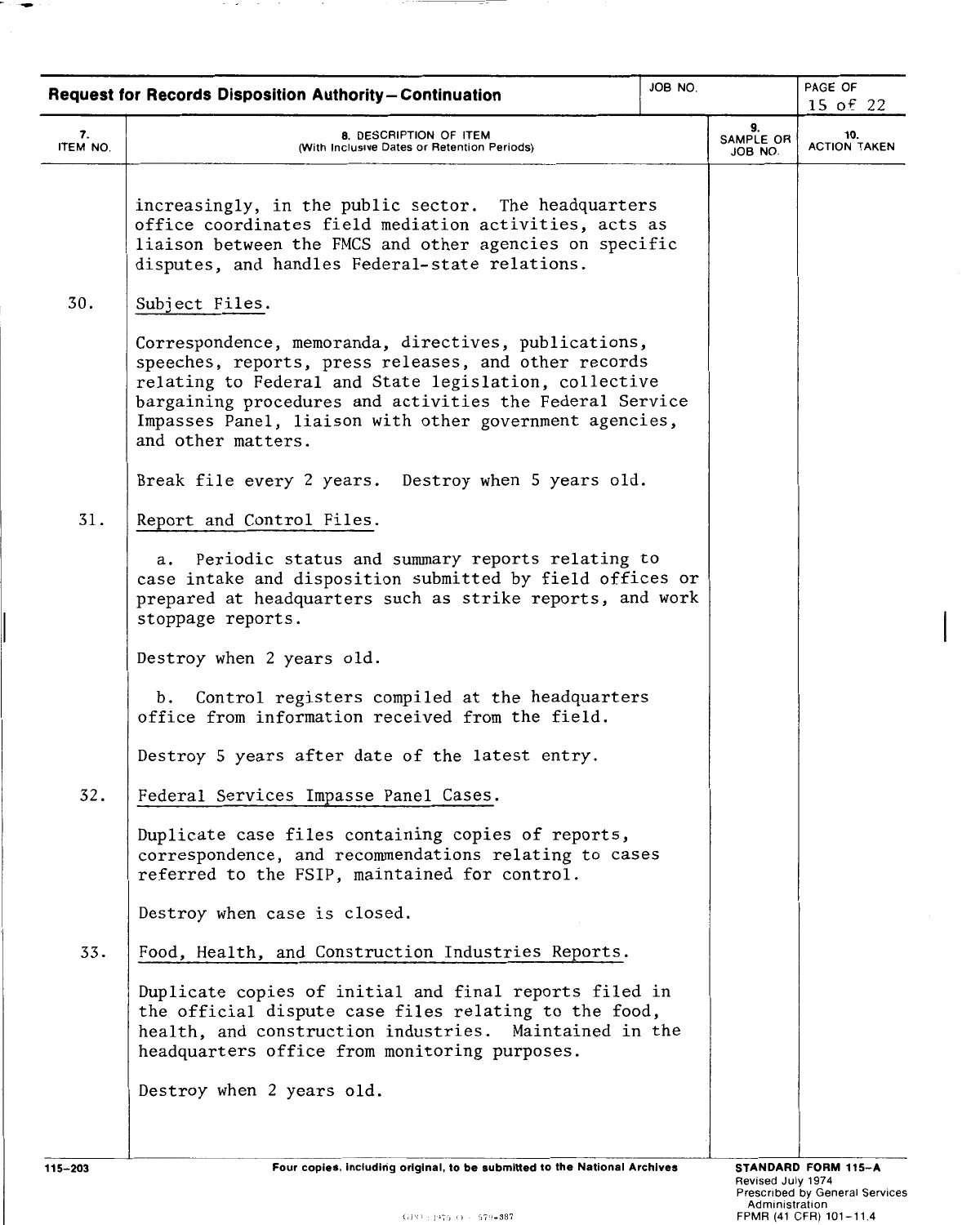|                | <b>Request for Records Disposition Authority-Continuation</b>                                                                                                                                                                                              | JOB NO. |                            | PAGE OF<br>16 of 22        |
|----------------|------------------------------------------------------------------------------------------------------------------------------------------------------------------------------------------------------------------------------------------------------------|---------|----------------------------|----------------------------|
| 7.<br>ITEM NO. | 8. DESCRIPTION OF ITEM<br>(With Inclusive Dates or Retention Periods)                                                                                                                                                                                      |         | 9.<br>SAMPLE OR<br>JOB NO. | 10.<br><b>ACTION TAKEN</b> |
| 34.            | Technical Assistance Case Files.                                                                                                                                                                                                                           |         |                            |                            |
|                | Headquarters duplicate copies of case files consisting of<br>correspondence and interim and final reports relating to<br>preventive activities (dispute prevention), including<br>consultation, training, and formation of labor-management<br>committees. |         |                            |                            |
|                | Destroy when 3 years old.                                                                                                                                                                                                                                  |         |                            |                            |
| 35.            | Technical Assistance Case Register.                                                                                                                                                                                                                        |         |                            |                            |
|                | Register containing a regional summary of types of<br>cases administered by each mediator.                                                                                                                                                                 |         |                            |                            |
|                | Destroy when no longer needed.                                                                                                                                                                                                                             |         |                            |                            |
| 36.            | Records Relating to Technical Services in the Regions.                                                                                                                                                                                                     |         |                            |                            |
|                | Correspondence, memoranda, and other records relating to<br>personnel assignments, status of cases, regional<br>conferences, requests for information, and various<br>aspects of regional administration.                                                  |         |                            |                            |
|                | Break file annually. Destroy when 5 years old.                                                                                                                                                                                                             |         |                            |                            |
| 37.            | Audiovisual records produced by the FMCS and used for<br>educational and informational purposes, or to record<br>mediation and conciliation sessions in progress.                                                                                          |         |                            |                            |
|                | Motion picture films - The original negative or<br>а.<br>color original plus separate optical sound track, an<br>intermediate master positive or duplicate negative plus<br>optical sound projection print of each motion picture.                         |         |                            |                            |
|                | b. Sound records - The master tape, matrix or<br>stamper, and one disc pressing for each conventional<br>mass-produced multiple copy disc recording and the<br>original tape for each magnetic audio tape recording.                                       |         |                            |                            |
|                | c. Video recordings - The original or the earliest<br>generation of each recording or a kinescope of the<br>recording.                                                                                                                                     |         |                            |                            |
|                | d. Finding Aids and Production Documentation - Existing<br>finding aids such as date sheets, shot lists, catalogs,<br>indexes, and other textual documentation necessary for<br>the proper identification, retrieval, and use of the                       |         |                            |                            |
| 115-203        | Four copies, including original, to be submitted to the National Archives                                                                                                                                                                                  |         |                            | <b>STANDARD FORM 115-A</b> |

 $(100, 1075)$   $(1, 0.50, 207)$ 

÷

Revised July 1974<br>Prescribed by General Services<br>Administration<br>FPMR (41 CFR) 101-11 4

I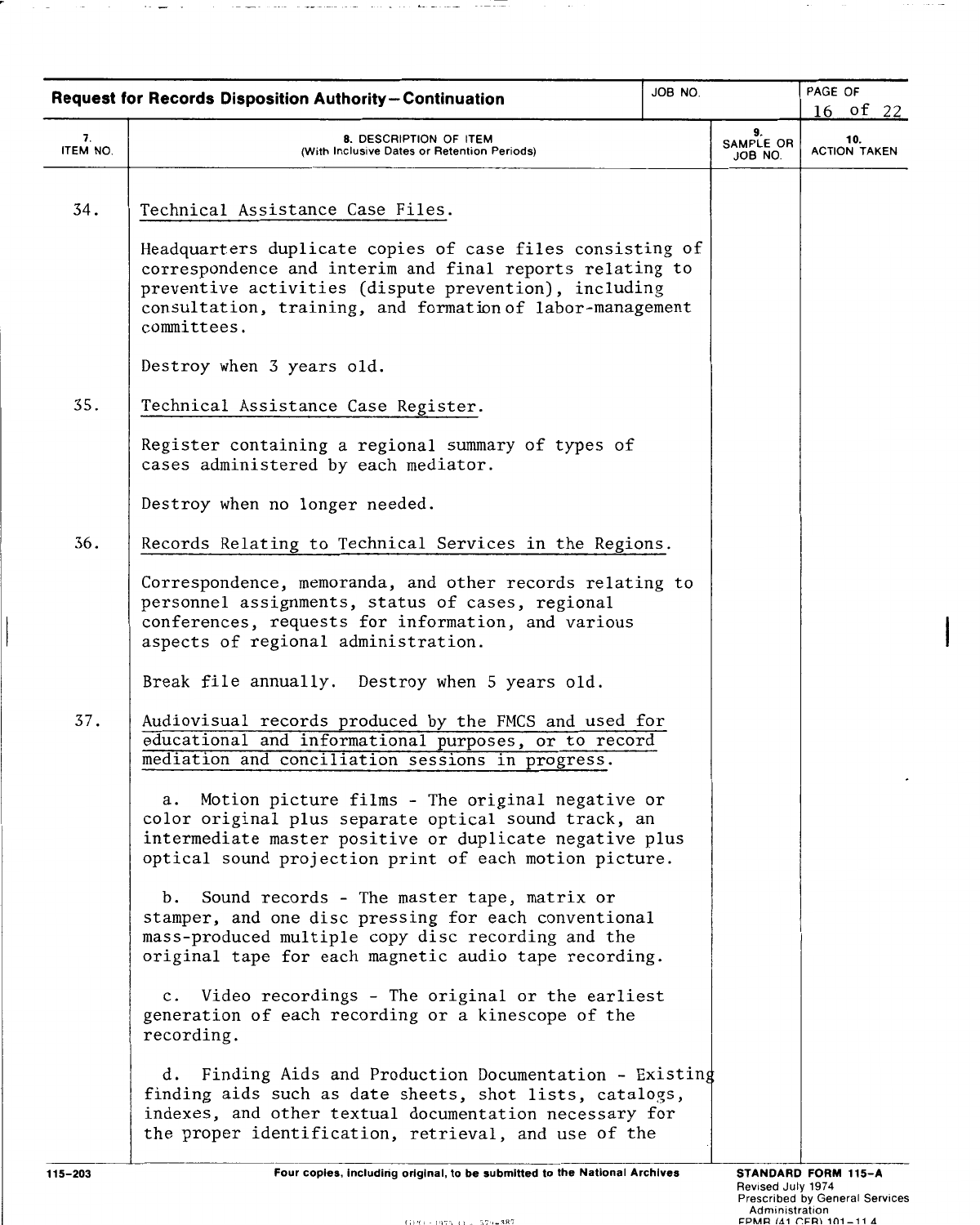|          | <b>Request for Records Disposition Authority-Continuation</b>                                                                                                                                                                                                           | JOB NO. |                 | PAGE OF             |
|----------|-------------------------------------------------------------------------------------------------------------------------------------------------------------------------------------------------------------------------------------------------------------------------|---------|-----------------|---------------------|
| 7.       | 8. DESCRIPTION OF ITEM                                                                                                                                                                                                                                                  |         | 9.<br>SAMPLE OR | 17 of 22<br>10.     |
| ITEM NO. | (With Inclusive Dates or Retention Periods)                                                                                                                                                                                                                             |         | ON BOL          | <b>ACTION TAKEN</b> |
|          | audiovisual records as well as production contracts,<br>scripts, transcripts, or other documentation bearing<br>on the origin, acquisition, release or ownership of<br>the audiovisual production.                                                                      |         |                 |                     |
|          | PERMANENT. Offer to the National Archives after 5<br>years or when no longer needed.                                                                                                                                                                                    |         |                 |                     |
|          | e. Additional duplicate prints of items identified<br>in $(a.)$ .                                                                                                                                                                                                       |         |                 |                     |
|          | f. Additional duplicate recordings of items<br>identified in $(b.)$ and $(c.)$ .                                                                                                                                                                                        |         |                 |                     |
|          | g. Prints and recordings acquired from other agencies<br>and institutions.                                                                                                                                                                                              |         |                 |                     |
|          | Destroy after 5 years or when no longer needed.                                                                                                                                                                                                                         |         |                 |                     |
|          | Records of the Office of Administration<br>(exclusive of those authorized for<br>disposal by the General Records Schedules)                                                                                                                                             |         |                 |                     |
| 38.      | Budget Estimates and Justifications.                                                                                                                                                                                                                                    |         |                 |                     |
|          | Statistical and narrative reports and tables created to<br>present the current and projected costs of personnel,<br>travel, rents, utility services, penalty mail, equipment,<br>and all other expenditures of the Service, and evaluation<br>of program effectiveness. |         |                 |                     |
|          | Destroy when 15 years old.                                                                                                                                                                                                                                              |         |                 |                     |
| 39.      | Forms Files.                                                                                                                                                                                                                                                            |         |                 |                     |
|          | Record copy of all FMCS forms developed by the<br>а.<br>Service. Arranged numerically by form number.                                                                                                                                                                   |         |                 |                     |
|          | PERMANENT. Place in inactive file when superseded,<br>obsolete, or no longer used. Break file every 5 years.<br>Offer inactive file to National Archives when 20 years<br>Negligible annual accumulation.<br>old.                                                       |         |                 |                     |
|          | Background papers, clearance and related records.<br>b.                                                                                                                                                                                                                 |         |                 |                     |
|          | Destroy when related form is superseded, obsolete, or<br>no longer used.                                                                                                                                                                                                |         |                 |                     |
|          |                                                                                                                                                                                                                                                                         |         |                 |                     |

 $-$ 

 $\frac{1}{2} \left( \frac{1}{2} \right) \left( \frac{1}{2} \right) \left( \frac{1}{2} \right) \left( \frac{1}{2} \right) \left( \frac{1}{2} \right) \left( \frac{1}{2} \right) \left( \frac{1}{2} \right) \left( \frac{1}{2} \right) \left( \frac{1}{2} \right) \left( \frac{1}{2} \right) \left( \frac{1}{2} \right) \left( \frac{1}{2} \right) \left( \frac{1}{2} \right) \left( \frac{1}{2} \right) \left( \frac{1}{2} \right) \left( \frac{1}{2} \right) \left( \frac$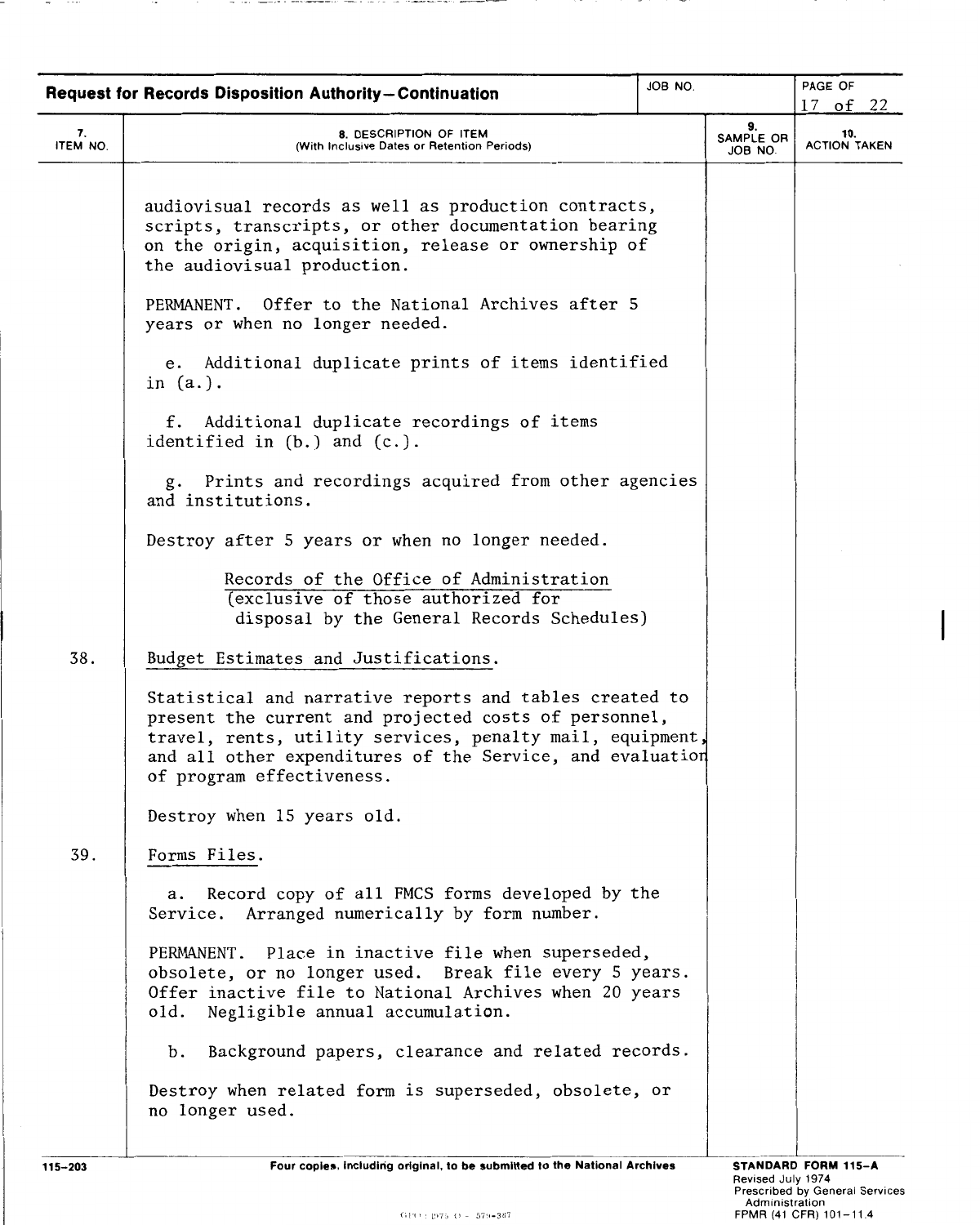|                | <b>Request for Records Disposition Authority-Continuation</b>                                                                                                                                                                                                           | JOB NO. |                            | PAGE OF                                     |  |
|----------------|-------------------------------------------------------------------------------------------------------------------------------------------------------------------------------------------------------------------------------------------------------------------------|---------|----------------------------|---------------------------------------------|--|
| 7.<br>ITEM NO. | 8. DESCRIPTION OF ITEM<br>(With Inclusive Dates or Retention Periods)                                                                                                                                                                                                   |         | 9.<br>SAMPLE OR<br>JOB NO. | <u>18 of </u><br>10.<br><b>ACTION TAKEN</b> |  |
| 40.            | c. Forms not developed by the FMCS.<br>Destroy when superseded, obsolete, or no longer used.<br>Issuances.<br>Directives<br>а.                                                                                                                                          |         |                            |                                             |  |
|                | (1) Record copy of directives documenting the<br>organization, policies, and procedures of the FMCS,<br>including the current Directives Manual and the Opera-<br>tions Manual which has been superseded in part by the<br>Directives Manual. Arranged by numeric code. |         |                            |                                             |  |
|                | Current accumulation is about 2 cubic feet. Annual<br>projected volume is negligible.                                                                                                                                                                                   |         |                            |                                             |  |
|                | PERMANENT. Transfer to National Archives when superseded<br>or when 10 years old, whichever is later.                                                                                                                                                                   |         |                            |                                             |  |
|                | Background material and clearances, exclusive<br>(2)<br>of the record copy of each directive.                                                                                                                                                                           |         |                            |                                             |  |
|                | Destroy when 10 years old.                                                                                                                                                                                                                                              |         |                            |                                             |  |
|                | Handbooks.<br>b.                                                                                                                                                                                                                                                        |         |                            |                                             |  |
|                | (1) Policy Directive Handbook containing interim<br>policy instructions pending clearances and issuance as<br>part of the Directives Manual.                                                                                                                            |         |                            |                                             |  |
|                | Destroy when superseded or obsolete.                                                                                                                                                                                                                                    |         |                            |                                             |  |
|                | (2) Travel Regulations handbook containing copies<br>of directives relating to travel excerpted from the<br>Directives Manual.                                                                                                                                          |         |                            |                                             |  |
|                | Destroy when superseded, obsolete or no longer needed.                                                                                                                                                                                                                  |         |                            |                                             |  |
|                | c. Bulletins                                                                                                                                                                                                                                                            |         |                            |                                             |  |
|                | Record copy of bulletins issued to all employees for<br>the dissemination of information or issuance of<br>ephemeral instructions.                                                                                                                                      |         |                            |                                             |  |
|                | Destroy when 3 years old.                                                                                                                                                                                                                                               |         |                            |                                             |  |
|                |                                                                                                                                                                                                                                                                         |         |                            |                                             |  |

 $\cdots$   $\cdots$   $\cdots$   $\cdots$ 

 $=$ 

 $\bigg|$ 

 $\sim$ 

 $\cdots \quad \cdots \quad \cdots$ 

 $\overline{\phantom{a}}$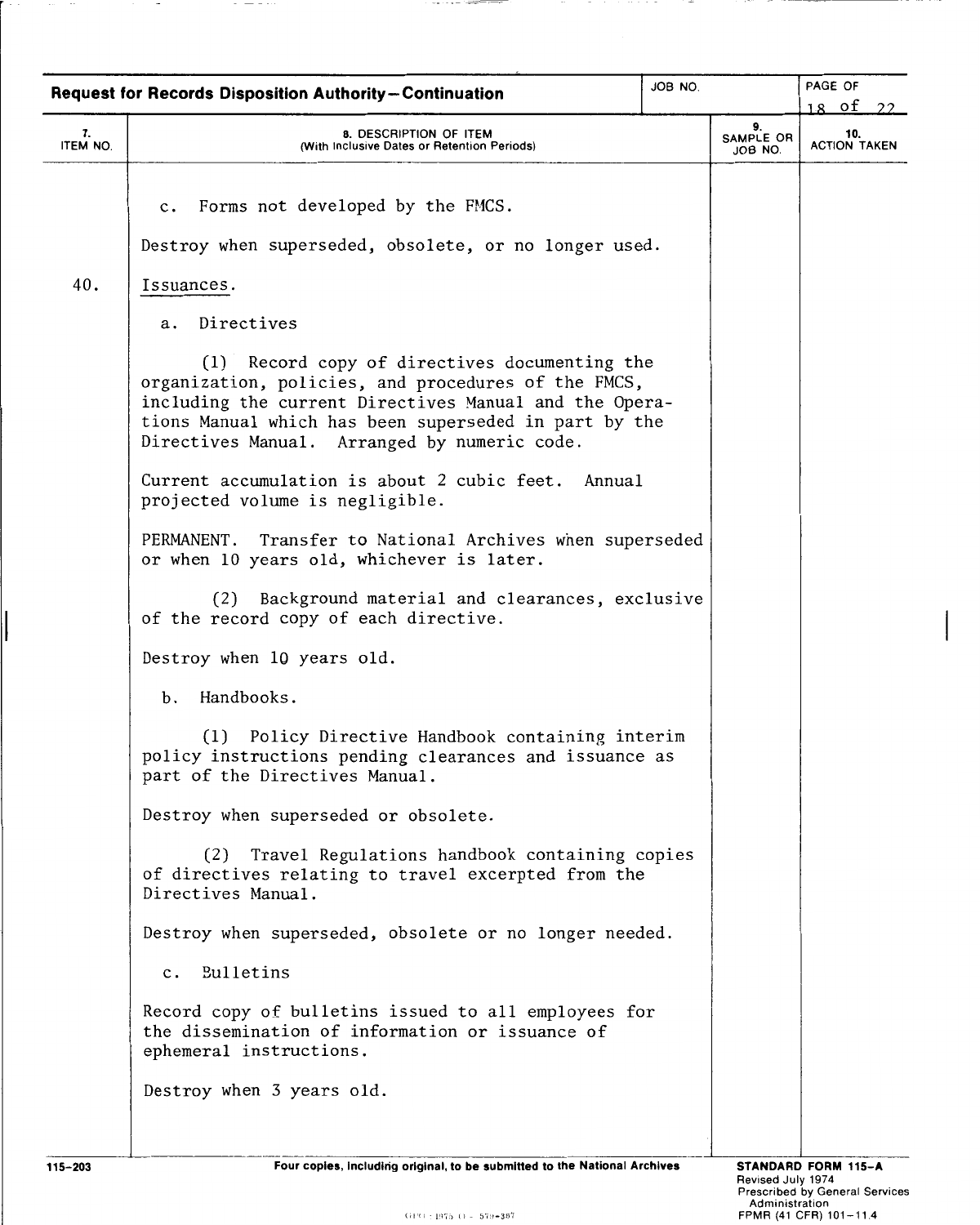|                | <b>Request for Records Disposition Authority-Continuation</b>                                                                                                                                                                                                                              | JOB NO. |                            | PAGE OF<br>19 of 22        |
|----------------|--------------------------------------------------------------------------------------------------------------------------------------------------------------------------------------------------------------------------------------------------------------------------------------------|---------|----------------------------|----------------------------|
| 7.<br>ITEM NO. | 8. DESCRIPTION OF ITEM<br>(With Inclusive Dates or Retention Periods)                                                                                                                                                                                                                      |         | 9.<br>SAMPLE OR<br>JOB NO. | 10.<br><b>ACTION TAKEN</b> |
|                |                                                                                                                                                                                                                                                                                            |         |                            |                            |
| 41.            | Operations Audits Files.                                                                                                                                                                                                                                                                   |         |                            |                            |
|                | Statistical and narrative information used to evaluate<br>the quantity and variety of cases handled for each<br>region, each field office and the individual mediators.                                                                                                                    |         |                            |                            |
|                | Destroy when 10 years old.                                                                                                                                                                                                                                                                 |         |                            |                            |
| 42.            | Management Improvement Studies.                                                                                                                                                                                                                                                            |         |                            |                            |
|                | Studies conducted to determine the efficiency of current<br>organizational and procedures in relation to statutory<br>functions and Executive Orders. Any changes made as a<br>result of recommendations in the studies would be issued<br>in the Directives Manual.                       |         |                            |                            |
|                | Destroy when 10 years old.                                                                                                                                                                                                                                                                 |         |                            |                            |
| 43.            | Final Reports.                                                                                                                                                                                                                                                                             |         |                            |                            |
|                | Duplicate copies of all final reports (FMCS Forms F-3<br>F-3a, F-19 or equivalent) for dispute, technical<br>assistance and arbitration cases, used as source<br>material for the Mediation Data File and the Arbitration<br>Information Tracking System.                                  |         |                            |                            |
|                | Destroy when 5 years old. Do not retire to Federal<br>Records Center.                                                                                                                                                                                                                      |         |                            |                            |
| 44.            | Arbitration Information Tracking System.                                                                                                                                                                                                                                                   |         |                            |                            |
|                | Machine-Readable records used to select arbitrators,<br>track process of arbitrations, and remind arbitrators to<br>submit copies of awards to FMCS. Records contain<br>personal profiles of arbitrators, information on<br>companies and unions, and current and historical case<br>data. |         |                            |                            |
|                | Destroy when 20 years old.                                                                                                                                                                                                                                                                 |         |                            |                            |
| 45.            | Mediation Data File.                                                                                                                                                                                                                                                                       |         |                            |                            |
|                | Machine-Readable records containing statistics on any<br>company or union in the U.S. which has received FMCS<br>assistance in negotiating a labor-management contract for<br>which a final report has been filed.                                                                         |         |                            |                            |
|                | Destroy when 20 years old.                                                                                                                                                                                                                                                                 |         |                            |                            |
| $115 - 203$    | Four copies, including original, to be submitted to the National Archives                                                                                                                                                                                                                  |         |                            | STANDARD FORM 115-A        |

 $\frac{1}{2} \left( \frac{1}{2} \right) \left( \frac{1}{2} \right) \left( \frac{1}{2} \right) \left( \frac{1}{2} \right) \left( \frac{1}{2} \right) \left( \frac{1}{2} \right) \left( \frac{1}{2} \right) \left( \frac{1}{2} \right) \left( \frac{1}{2} \right) \left( \frac{1}{2} \right) \left( \frac{1}{2} \right) \left( \frac{1}{2} \right) \left( \frac{1}{2} \right) \left( \frac{1}{2} \right) \left( \frac{1}{2} \right) \left( \frac{1}{2} \right) \left( \frac$ 

r

 $\sim$  100  $\pm$  100

 $\sim$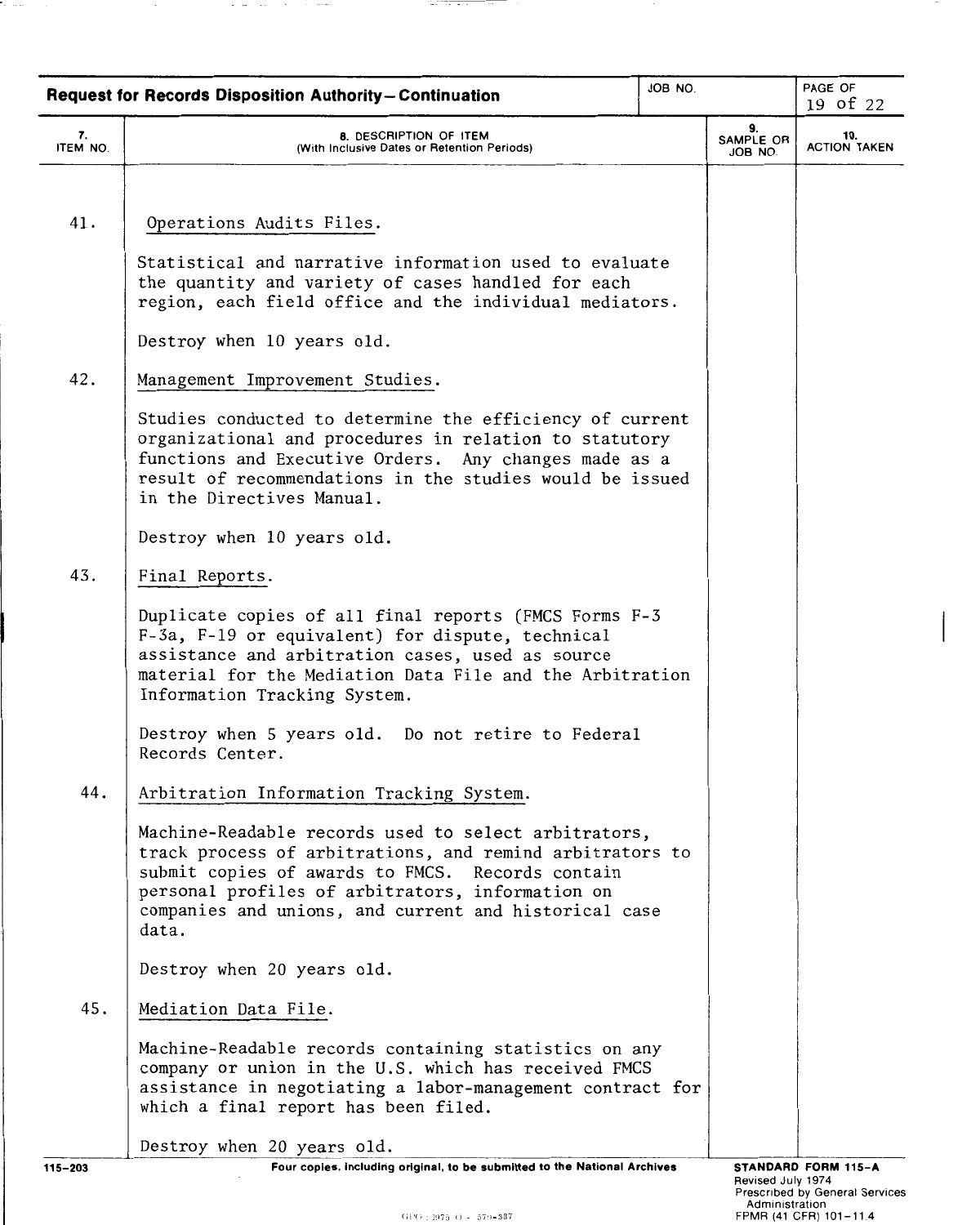|                | <b>Request for Records Disposition Authority-Continuation</b>                                                                                                                                                                                                                                         | JOB NO.                                                                                                                                | PAGE OF<br>20<br>of $22$   |
|----------------|-------------------------------------------------------------------------------------------------------------------------------------------------------------------------------------------------------------------------------------------------------------------------------------------------------|----------------------------------------------------------------------------------------------------------------------------------------|----------------------------|
| 7.<br>ITEM NO. | 8. DESCRIPTION OF ITEM<br>(With Inclusive Dates or Retention Periods)                                                                                                                                                                                                                                 | 9.<br>SAMPLE OR<br>JOB NO.                                                                                                             | 10.<br><b>ACTION TAKEN</b> |
| 46.            | Dispute Mediation and Technical Assistance<br>Case Files and Related Records<br>Official copies of Dispute Mediation and Technical<br>Assistance Case Files.<br>Reports and related correspondence documenting the<br>initiation, progress, and completion of dispute<br>mediation cases.             | $\begin{array}{c}\nI - NNA \\ \hline\n162\n\end{array}$<br>$\begin{array}{c}\nI - NNA \\ \hline\nI - NAC \\ \hline\n3375\n\end{array}$ |                            |
|                | Arranged numerically by case number.<br>Headquarters and field offices:                                                                                                                                                                                                                               |                                                                                                                                        |                            |
| Branch)<br>47. | PERMANENT. Transfer to Federal Records Center 3 years<br>after case is closed. Offer to National Archives (appreprentate Regional Archives<br>30 years after case is closed.<br>Control Cards.                                                                                                        | $\frac{1}{3}$ $\frac{1}{2}$ $\frac{1}{2}$ $\frac{1}{8}$                                                                                |                            |
|                | Assignment control card.<br>а.                                                                                                                                                                                                                                                                        | $\begin{array}{c}\n\pi \cdot \mathcal{N} \mathcal{N}^+ \\ \hline\n2626, \\ \text{at} \\ \end{array}$                                   |                            |
|                | FMCS Form 18 or equivalent summarizing the disposition of<br>the cases. Arranged numerically by case number.<br>PERMANENT. Offer to National Archives 5-years after<br>$case$ is elosed. with related case files.<br>$y^{\prime}$ et 3/10/78<br>b. All other control cards and registers.             | (appropriate Regional Archives Branch)                                                                                                 |                            |
|                | Destroy when no longer needed.                                                                                                                                                                                                                                                                        |                                                                                                                                        |                            |
|                | Field Office Records<br>(exclusive of the dispute case files)                                                                                                                                                                                                                                         |                                                                                                                                        |                            |
|                | The following records are common to most FMCS field offices.                                                                                                                                                                                                                                          |                                                                                                                                        |                            |
| 48.            | General Subject Files.                                                                                                                                                                                                                                                                                |                                                                                                                                        |                            |
|                | Correspondence, memoranda, publications, reports,<br>directives, and other records relating to arbitration,<br>mediation, public relations, and dispute prevention<br>cases and activities; relations with professional<br>societies; training; conferences; and other program<br>related activities. |                                                                                                                                        |                            |
|                | Destroy when 3 years old.                                                                                                                                                                                                                                                                             |                                                                                                                                        |                            |
| $115 - 203$    | Four copies, including original, to be submitted to the National Archives                                                                                                                                                                                                                             | Revised July 1974                                                                                                                      | STANDARD FORM 115-A        |

. . . . .

. . . .

 $\sim$   $\sim$ 

a complex to the contingent of

Revised July 1974 Prescribed by General Services Administration FPMR (41 CFR) 101-11.4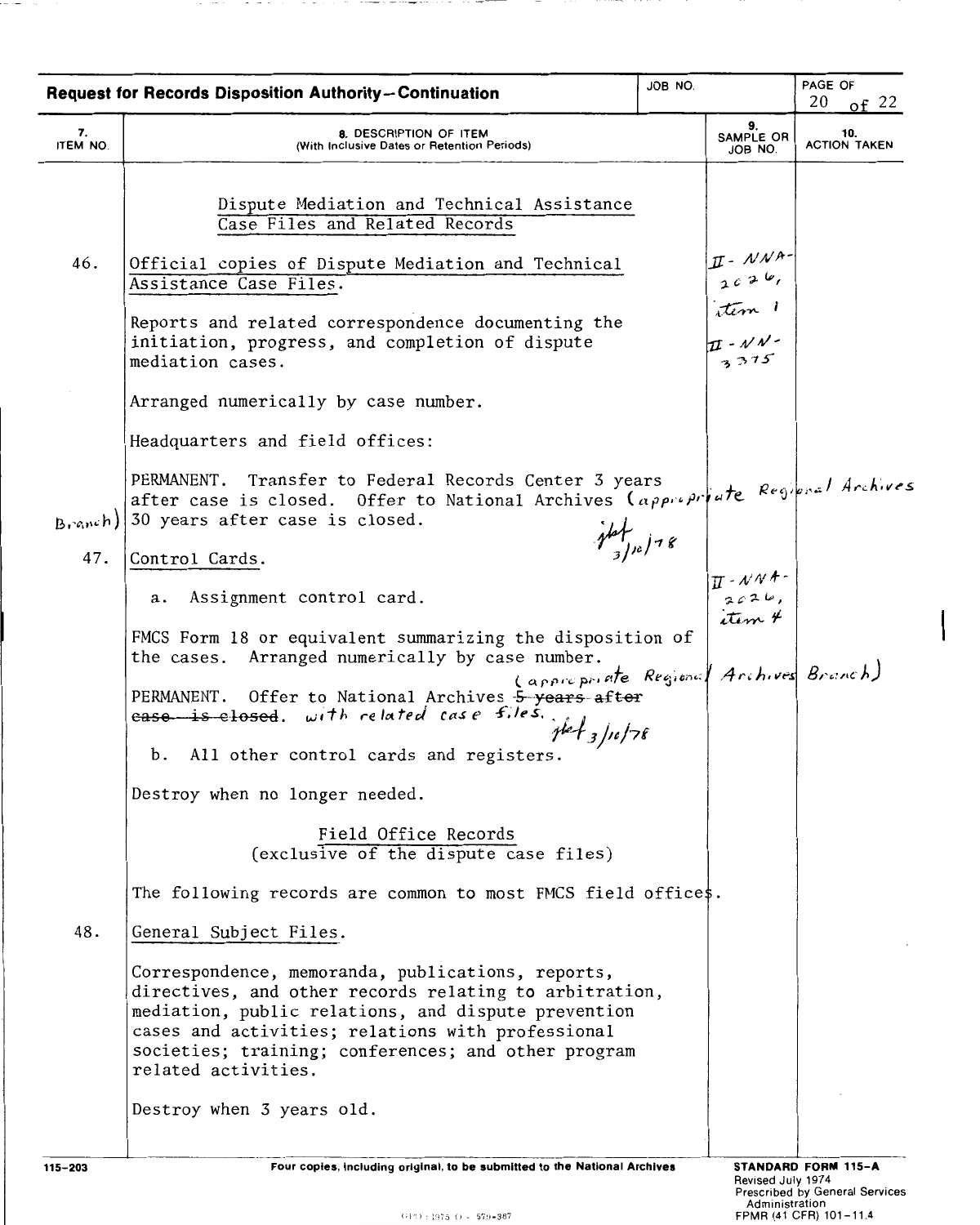|                | <b>Request for Records Disposition Authority-Continuation</b>                                                                                                                                                                                                                                         | JOB NO. |                            | PAGE OF<br>$21$ of $22$    |
|----------------|-------------------------------------------------------------------------------------------------------------------------------------------------------------------------------------------------------------------------------------------------------------------------------------------------------|---------|----------------------------|----------------------------|
| 7.<br>ITEM NO. | 8. DESCRIPTION OF ITEM<br>(With Inclusive Dates or Retention Periods)                                                                                                                                                                                                                                 |         | 9.<br>SAMPLE OR<br>JOB NO. | 10.<br><b>ACTION TAKEN</b> |
| 49.            | Training Records.                                                                                                                                                                                                                                                                                     |         |                            |                            |
|                | Training aides and course material including films,<br>scripts, handouts and other materials developed by the<br>Service.                                                                                                                                                                             |         |                            |                            |
|                | Destroy when superseded or no longer needed.                                                                                                                                                                                                                                                          |         |                            |                            |
| 50.            | Reports.                                                                                                                                                                                                                                                                                              |         |                            |                            |
|                | Copies of required periodic reports relating to case<br>load, work stoppages, strikes, and related subjects<br>submitted to headquarters.                                                                                                                                                             |         |                            |                            |
|                | Destroy when 1 year old.                                                                                                                                                                                                                                                                              |         |                            |                            |
|                | Records Common to Most Offices                                                                                                                                                                                                                                                                        |         |                            |                            |
|                | The following items provide disposition instructions for<br>the records described, wherever they may be found in the<br>agency, for both headquarters and field offices.                                                                                                                              |         |                            |                            |
| 51.            | Housekeeping Records.                                                                                                                                                                                                                                                                                 |         |                            |                            |
|                | Correspondence, memoranda, reports, forms, and other<br>records relating to housekeeping matters, exclusive of<br>records relating to program activities which are<br>described elsewhere in this schedule.                                                                                           |         |                            |                            |
|                | Destroy in accordance with disposition instruction<br>provided by the General Records Schedules.                                                                                                                                                                                                      |         |                            |                            |
| 52.            | Reference Materials.                                                                                                                                                                                                                                                                                  |         |                            |                            |
|                | Copies of speeches, directives, bulletins, press release,<br>issuances, news clippings, publications, and other<br>materials maintained for reference, whether or not they<br>were created within the Service, exclusive of record<br>copies of FMCS records described elsewhere in this<br>schedule. |         |                            |                            |
|                | Destroy when obsolete, superseded, or no longer needed<br>for reference. Review annually.                                                                                                                                                                                                             |         |                            |                            |
| $115 - 203$    | Four copies, including original, to be submitted to the National Archives                                                                                                                                                                                                                             |         |                            | STANDARD FORM 115-A        |